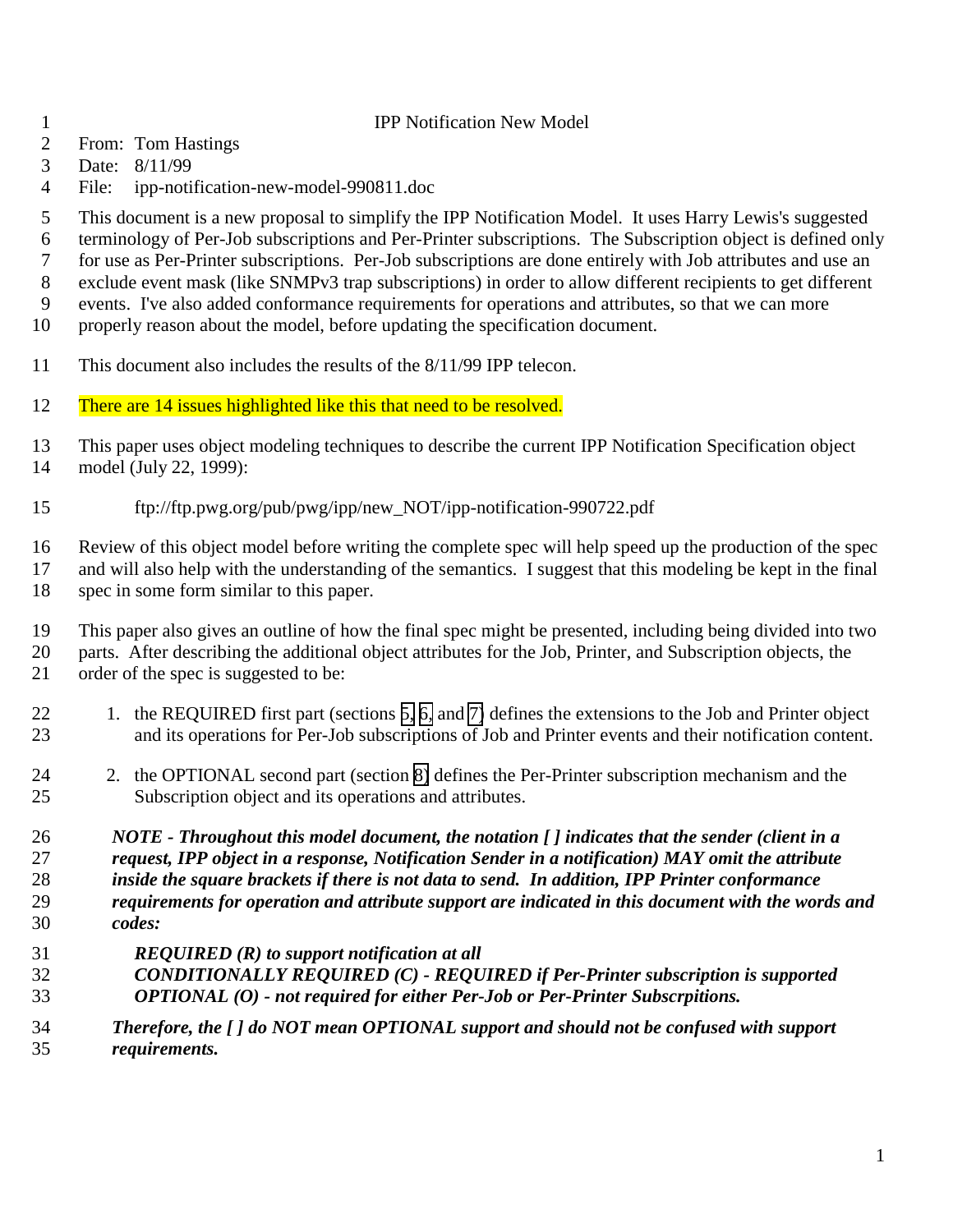| 36 |                |                                                                                    |  |
|----|----------------|------------------------------------------------------------------------------------|--|
| 37 |                | <b>Table of Contents</b>                                                           |  |
| 38 | $\mathbf{1}$   |                                                                                    |  |
| 39 |                |                                                                                    |  |
| 40 |                |                                                                                    |  |
| 41 | 2              |                                                                                    |  |
| 42 |                |                                                                                    |  |
| 43 |                |                                                                                    |  |
| 44 | 3              |                                                                                    |  |
| 45 |                |                                                                                    |  |
| 46 |                |                                                                                    |  |
| 47 | $\overline{4}$ |                                                                                    |  |
| 48 |                | 4.1.1                                                                              |  |
| 49 |                | 4.1.2                                                                              |  |
| 50 |                | 4.1.3                                                                              |  |
| 51 | 5              |                                                                                    |  |
| 52 |                |                                                                                    |  |
| 53 |                |                                                                                    |  |
| 54 | 6              |                                                                                    |  |
| 55 |                |                                                                                    |  |
| 56 |                |                                                                                    |  |
| 57 | $\tau$         |                                                                                    |  |
| 58 |                | 7.1 Job Creation Operations (Create-Job, Print-Job, Print-URI) and Validate-Job 15 |  |
| 59 |                |                                                                                    |  |
| 60 |                | 7.3                                                                                |  |
| 61 |                |                                                                                    |  |
| 62 | 8              |                                                                                    |  |
| 63 |                |                                                                                    |  |
| 64 |                | 8.2                                                                                |  |
| 65 |                | 8.3                                                                                |  |
| 66 |                |                                                                                    |  |
| 67 |                |                                                                                    |  |
| 68 | 9              |                                                                                    |  |
| 69 |                |                                                                                    |  |
| 70 |                |                                                                                    |  |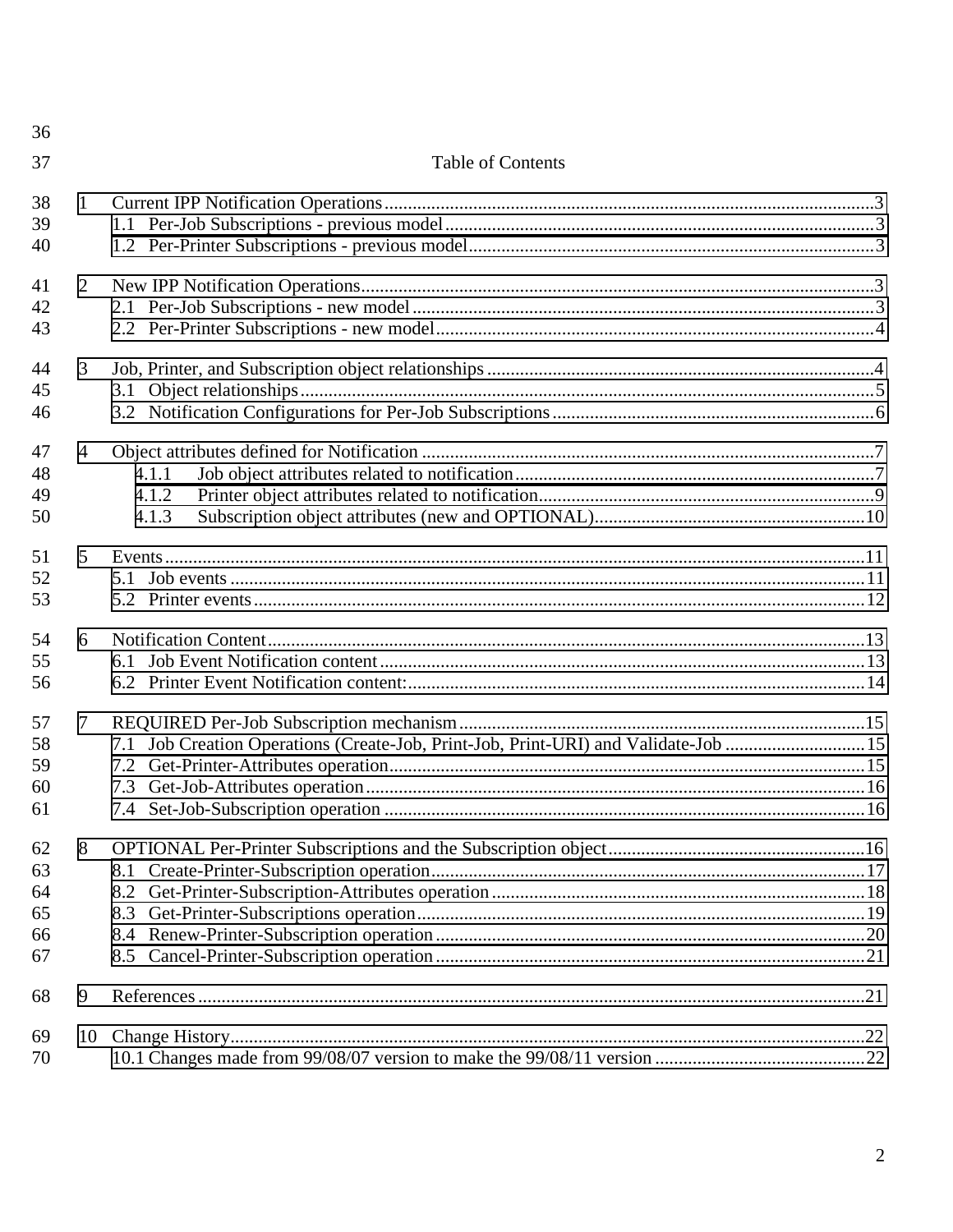#### <span id="page-2-0"></span>71

# 72 **1 Current IPP Notification Operations**

73 The current IPP Notification specification (July 22, 1999) consists of the Job object and the Printer object. 74 A Job object contains zero or one Per-Job Subscription which specifies Job and/or Printer events. The Job

75 events apply only to this Job. The Printer events apply no matter which job. A Printer object contains zero

76 or more Per-Printer Subscriptions which specify Job and/or Printer events. The Job and Printer events

- 77 apply no matter which job.
- 78 The following operations are defined for Per-Job Subscriptions and Per-Printer Subscriptions:

# 79 *1.1 Per-Job Subscriptions - previous model*

| Job object related:     | salient inputs besides printer-uri: |  |  |
|-------------------------|-------------------------------------|--|--|
| job creation operations | recipients, [events,] [user-data]   |  |  |
| Subscribe-Job           | job-id, recipients, [events]        |  |  |
| Get-Job-Attributes      | job-id, [requested-attributes]      |  |  |
| Unsubscribe-Job         | job-id, subscription-id             |  |  |

# 80 *1.2 Per-Printer Subscriptions - previous model*

| Printer object related:    | salient inputs beside printer-uri: |
|----------------------------|------------------------------------|
| Get-Printer-Attributes     | [requested-attributes]             |
| Renew-Printer-Subscription | [lease time]                       |
| Get-Printer-Subscriptions  | [my-subscriptions]                 |

# 81 **2 New IPP Notification Operations**

82 This new proposed IPP object model add the Subscription object (to the Job and Printer objects), but only

83 for the Per-Printer subscriptions.

84 The following operations are defined for Per-Job Subscriptions and Per-Printer Subscriptions:

# 85 *2.1 Per-Job Subscriptions - new model*

| Job object related:     | salient inputs besides printer-uri                     |  |  |
|-------------------------|--------------------------------------------------------|--|--|
| job creation operations | recipients, [events,] [user-data,] [exclude-event-     |  |  |
|                         | mask]                                                  |  |  |
| Get-Job-Attributes      | job-id, [requested-attributes]                         |  |  |
| Set-Job-Subscription    | job-id, [recipients,] [events,] [user-data,] [exclude- |  |  |
|                         | event-mask]                                            |  |  |

86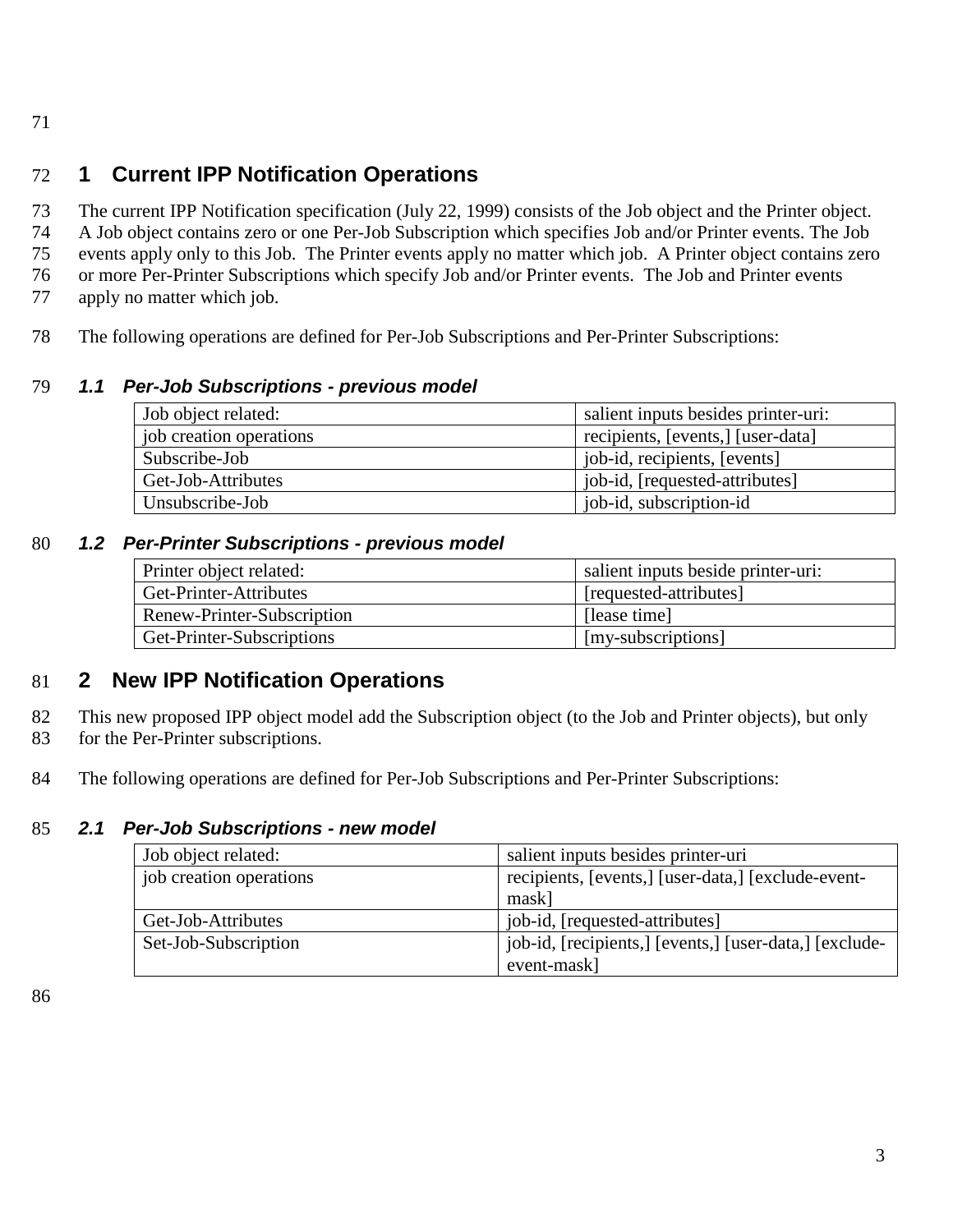### <span id="page-3-0"></span>87 *2.2 Per-Printer Subscriptions - new model*

| Printer object related:             | salient inputs beside printer-uri:           |
|-------------------------------------|----------------------------------------------|
| Get-Printer-Attributes              | [requested-attributes]                       |
|                                     |                                              |
| Subscription object related:        | salient inputs besides printer-uri:          |
| Create-Printer-Subscription         | recipients, [events,] [user-data,] [exclude- |
|                                     | event-mask,] [lease-time-requested]          |
| Get-Printer-Subscription-Attributes | subscription-id, [requested-attributes]      |
| Get-Printer-Subscriptions           | [my-printer-subscriptions,] [requested-      |
|                                     | attributes]                                  |
| Renew-Printer-Subscription          | subscription-id, [lease time-requested]      |
| Cancel-Printer-Subscription         | subscription-id                              |

88 **ISSUE 1 - If IPP is generalized to multi-function devices, will we regret having "Printer" in the names of** 89 these operations that could work for any type of device?

# 90 **3 Job, Printer, and Subscription object relationships**

91 This section describes the new notification object model that adds a Subscription object which together

92 with the Job and Printer object provide the complete notification semantics. The Subscription object is

93 OPTIONAL. The Subscription object MUST be supported if Per-Printer subscriptions are supported and

94 vice-versa.

95 Per-Job subscriptions do not use the Subscription object. Instead, a Job can have one Per-Job subscription

96 which is represented entirely as Job attributes. A "notify-event-exclude-mask" attribute allows some of the

97 specified events to be excluded from some of the specified Notification Recipients in the Job subscription.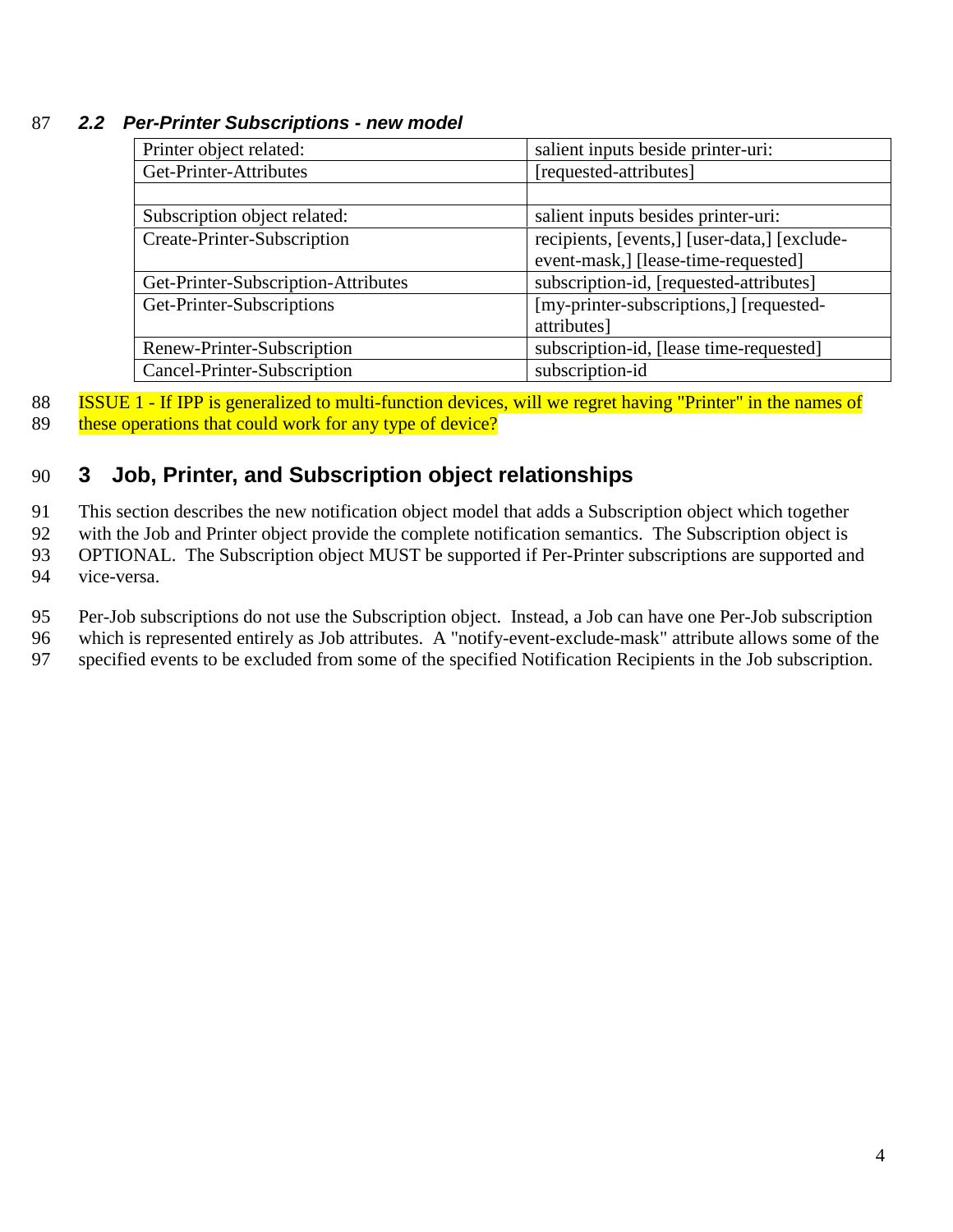<span id="page-4-0"></span>

|     | Subscription objects (Per-Printer Subscriptions) Printer object                                                                                                                                                                                                                                                              |    |  |
|-----|------------------------------------------------------------------------------------------------------------------------------------------------------------------------------------------------------------------------------------------------------------------------------------------------------------------------------|----|--|
|     |                                                                                                                                                                                                                                                                                                                              | p1 |  |
|     | $+ - - - + +$                                                                                                                                                                                                                                                                                                                |    |  |
|     |                                                                                                                                                                                                                                                                                                                              |    |  |
|     | Job objects                                                                                                                                                                                                                                                                                                                  |    |  |
|     | j1                                                                                                                                                                                                                                                                                                                           |    |  |
|     | s4 is a Per-Job subscription<br>s4 l<br>----+----++                                                                                                                                                                                                                                                                          |    |  |
|     | j2                                                                                                                                                                                                                                                                                                                           |    |  |
|     | s5 is a Per-Job subscription<br>$s5$  <br>++---+----++                                                                                                                                                                                                                                                                       |    |  |
|     | j3                                                                                                                                                                                                                                                                                                                           |    |  |
|     |                                                                                                                                                                                                                                                                                                                              |    |  |
|     | s1, s2, and s3 are Per-Printer Subscription objects and can identify Printer and/or Job events.                                                                                                                                                                                                                              |    |  |
|     | s4 and s5 are Per-Job subscriptions (not objects) and can identify Printer and/or Job events.                                                                                                                                                                                                                                |    |  |
| 3.1 | <b>Object relationships</b>                                                                                                                                                                                                                                                                                                  |    |  |
|     | The object relationships can be stated as follows:                                                                                                                                                                                                                                                                           |    |  |
|     | 1. The Printer object contains zero or more Subscription objects (p1 contains s1-s3 Subscription<br>objects).                                                                                                                                                                                                                |    |  |
|     | 2. Each Subscription object (s1, s2, and s3) is contained in one Printer object (p1) and represents one<br>Per-Printer subscription.                                                                                                                                                                                         |    |  |
|     | 3. Each "Per-Printer" Subscription object identifies one or more Job and/or Printer events. Such Job<br>events are for all jobs on the Printer. Such Printer events are for any Printer event, no matter which<br>job is processing and when no jobs are processing.                                                         |    |  |
|     | 4. The "Per-Job" subscription (not an object by itself, but is attributes of the Job object) identifies one<br>or more Job and/or Printer events. Such Job events are only for this job (different than "per-Printer"<br>Subscriptions). Such Printer events are for any Printer event, no matter which job and when no jobs |    |  |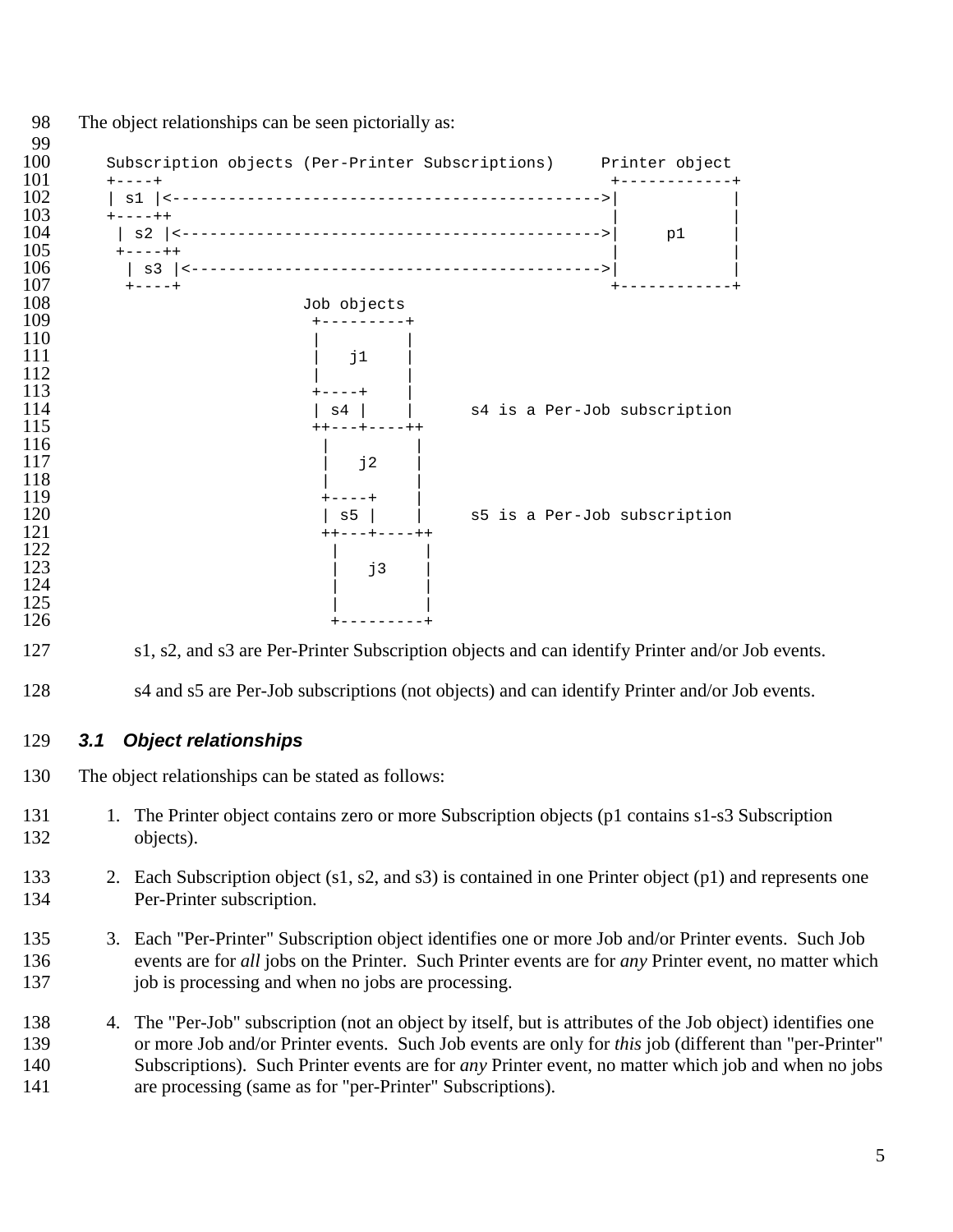- <span id="page-5-0"></span> 5. A Job object contains zero or one Per-Job subscriptions (not an object). Job j1 contains Per-Job subscription s4, Job j2 contains Per-Job subscription s5, and Job j3 does not contain a Per-Job subscription.
- 6. A Subscription object cannot be contained in or associated with more than one Printer object.

## *3.2 Notification Configurations for Per-Job Subscriptions*

 This section describes several configurations of IPP Printer objects that are intended to be able to make use of Per-Job subscriptions. Per-Printer Subscriptions may be used in addition, but are not shown to simplify the pictures and understanding.

```
150 embedded printer:
151 output device
152 +---------------+
153 O +--------+ | ########### |
154 / | client | ---IPP job submission------># Printer #
155 / \backslash +--------+ Per-Job subscription | # Object #
156 | #####|##### |
157 +---------+ +-------|-------+
158 |recipient|<-----Notifications-------------+
159 +---------+ (Job and/or Printer events)
\frac{160}{161}161 device A
162 Server S +------------+
163 +------------+ | ###########|
164 +--------+ | ###########| | # Printer #|
   | client |--IPP Job submission---># Printer #|---IPP Job submission-----># Object 3\#166 +--------+ Per-Job subscription | # Object 1#| Per-Job subscription | ###########|
167 | ###########| +------------+
168 device B
169 +--------+ | ###########| +------------+
170 | client |--IPP Job submission---># Printer #| | ###########|
171 +--------+ Per-Job subscription | # Object 2\# ---IPP Job submission-----># Printer #<br>172 | ###|####### Per-Job subscription | # Object 4#
172 | ###|#######| Per-Job subscription | # Object 4#|
173 +----|---^---+ | ####|#|####|
174 +--------------+ | | +-----|-|----+
   | Notification |<--Notifications(A)--+ +---------Notifications(B)----------+ |
176 + Recipient---- | <----------------Notifications(C)--------------------------------
177 +--------------+
```
 The first configuration show a simple Client - Printer relationship. The Printer delivers the Notifications to the Notification Recipient(s) supplied by the Client.

The second configuration shows a (spooling or non-spooling) Server that implements two Printer objects (1

and 2) that represent two devices that in turn each implement an IPP Printer object (3 and 4, respectively).

The server implements one IPP Printer object (1 and 2) for each such device. The Server implementation

has three choices for how to support Per-Job subscriptions to the client (and itself):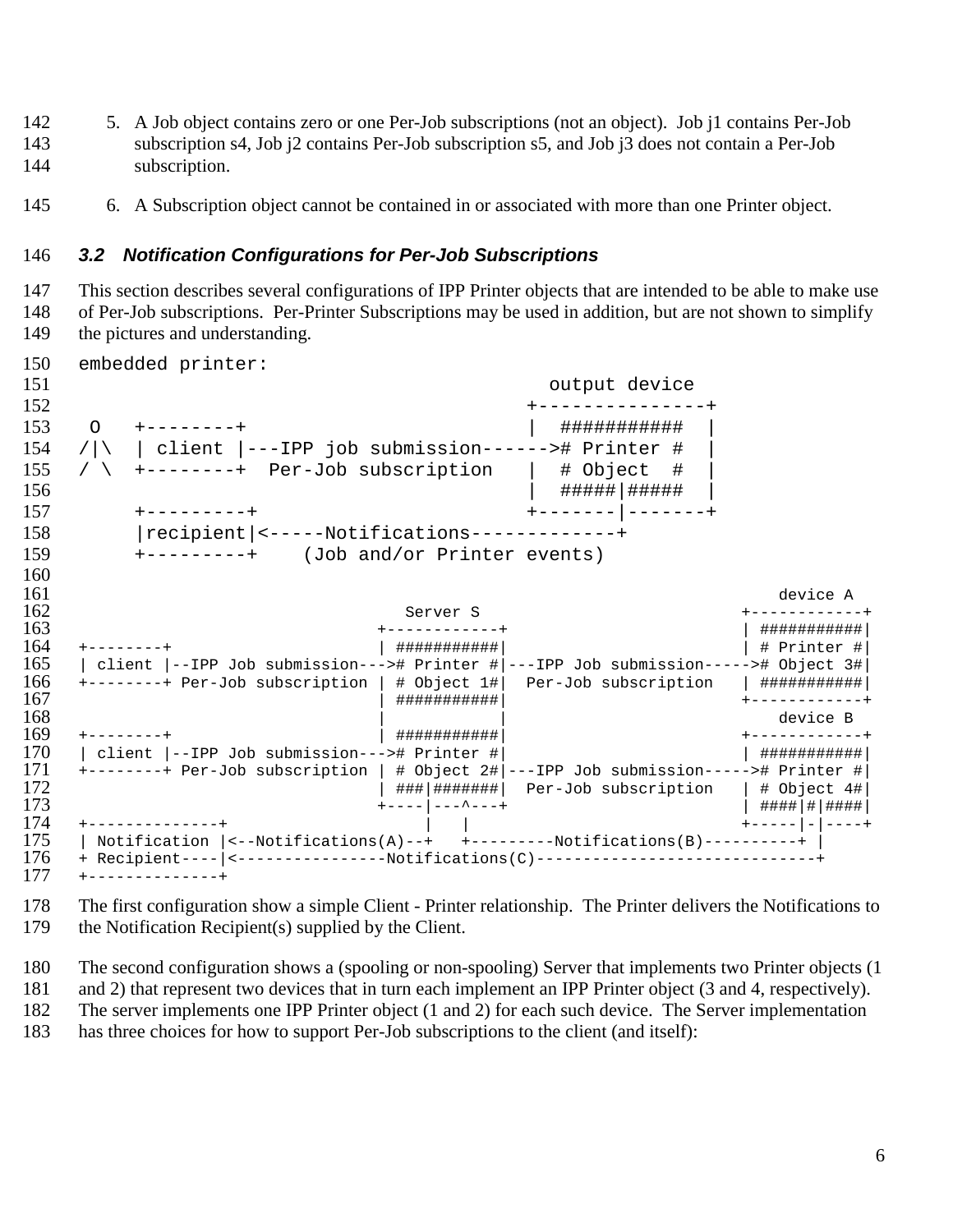- <span id="page-6-0"></span> 1. forward the Per-Job subscriptions to the down stream IPP Printer and let it perform the notification directly to the Notification Recipients supplied by the Client (Notifications(C)) and use Per-Printer Subscriptions for the Server's own purposes.
- 2. save the client-supplied Per-Job subscription on the Job object in the server and substitute its 188 own Per-Job subscription with the Server as the Notification Recipient (Notifications(B)). Then the Server relays Notifications to the client-supplied Notification Recipients (Notifications(A)).
- 3. A combination of 1 and 2 in which the Server adds its own Per-Job subscriptions to those supplied by the client. Thus the IPP Job that goes to Printer object 4 has a combination of subscription information from both the Client and the Server. This latter approach is sometimes called "piggy-backing" because the Server is adding its Per-Job subscription information to that supplied by the client. Piggy-backing is especially useful, if device B also accepts (IPP or non- IPP) requests from other servers. Then when all the jobs from Server S have been completed by device B, there will be no more Job events sent to Server S. (Server S could still maintain a long term Per-Printer subscription with Printer D to that Server S can have Printer B's state track (shadow) that of Printer D or Server S could poll Printer D when queried about Printer B).

# **4 Object attributes defined for Notification**

 The following notification attributes are defined for each of the Printer, Job, and (new, but OPTIONAL) Subscription objects. The explanations about some of the object attributes are collected here so that they can be referred to from the operations that set them. All Job, Printer, and Subscription object attributes are READ-ONLY, i.e., they MUST NOT be settable with the Set-Job-Attributes or Set-Printer-Attributes operations. Instead, all of them are set as a side effect of another operation or when an event notification is delivered. Attributes and objects not in the current, July 22, spec are labeled as "new":

| Job object attributes:                             | Printer | READ-ONLY, set by:     |
|----------------------------------------------------|---------|------------------------|
|                                                    | support |                        |
| notify-recipients (1setOf uri)                     | R       | job creation operation |
| notify-events (1setOf type2 keyword)               |         | job creation operation |
| notify-user-data (octetString $(63)$ )             | R       | job creation operation |
| notify-exclude-event-masks (1setOf octetString(8)) | R       | job creation operation |
| notify-natural-languages" (1setOf naturalLanguage) |         | job creation operation |

## 4.1.1 Job object attributes related to notification

| job-trigger-event (type2 keyword)          |   | Printer - event occurring |
|--------------------------------------------|---|---------------------------|
|                                            |   |                           |
| job-trigger-time (integer(MIN:MAX))        | R | Printer - event occurring |
| job-trigger-date-time (dateTime)           |   | Printer - event occurring |
| notify-request-ids (1setOf integer(0:MAX)) |   | Printer - event occurring |
|                                            |   |                           |
|                                            |   |                           |
|                                            |   |                           |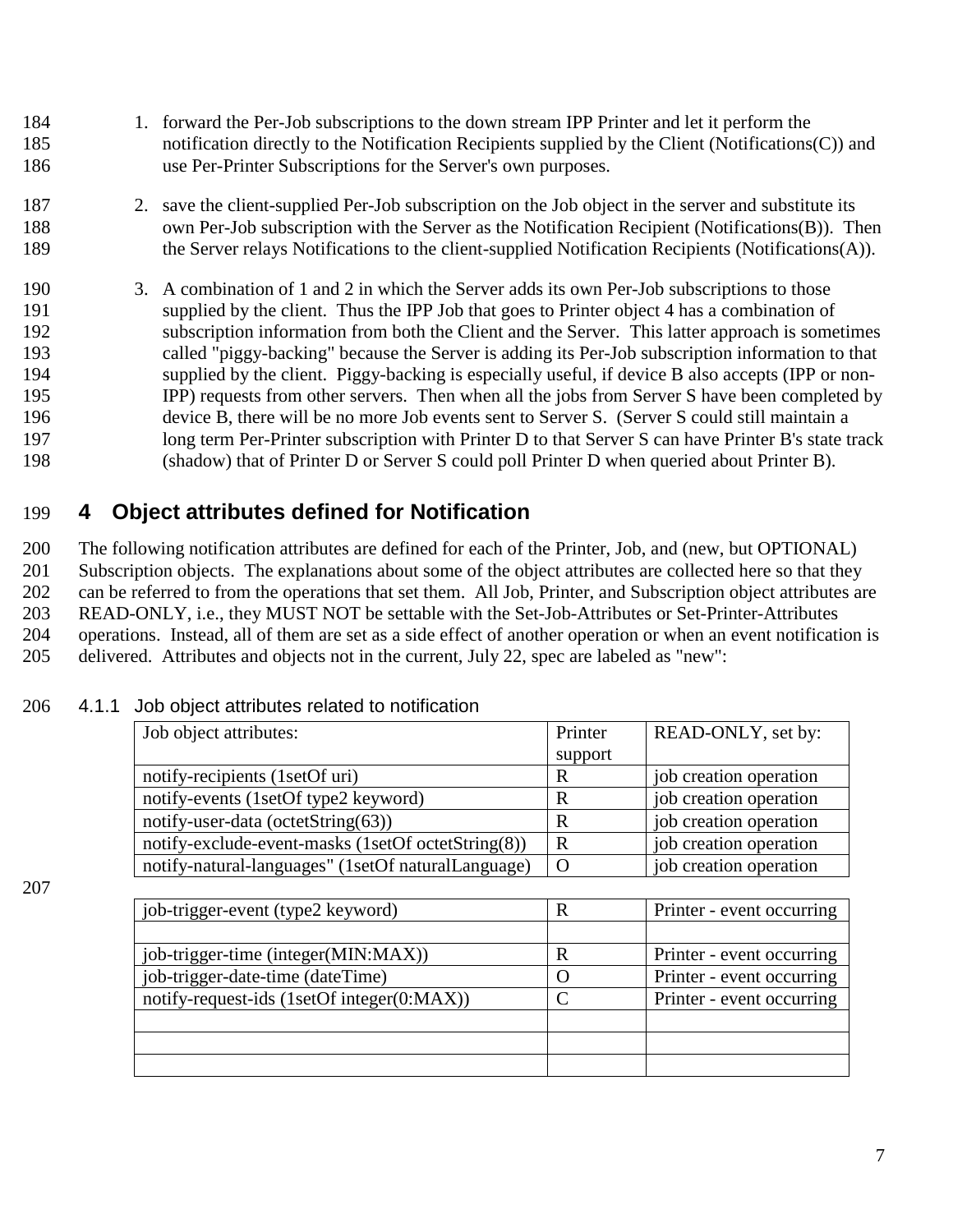- **ISSUE 2 Is there value for a Notification Recipient (or other client) to be able to query the Job and**
- 209 determine the most recent sent Event Notification and the time (and date-time) that it was sent or should
- 210 these three Job Description attributes (job-trigger-event (type2 keyword), job-trigger-time
- (integer(MIN:MAX)), and job-trigger-date-time (dateTime)) be removed from the spec?
- Attribute Notes:
- "notify-user-data" (octetString(63)) information being sent from the Subscriber to the Notification Recipient(s), such as the identify of the Subscriber or a path or index to some Subscriber information or a key that the Notification Recipient needs in order to process the Notification. This information is the same for all Notification Recipients. Per-Notification Recipient data should be specified in the URL registration so that they may be sent as parameters in each URL.
- "notify-exclude-event-masks" (1setOf octetString(8)) a REQUIRED per-recipient event mask whose values are parallel to the "notify-recipients" attribute. Each 1 bit indicates that the corresponding recipient is not to receive the 'i'-th event specified in the "notify-events" attribute. The first event in "notify-events" is numbered '1' which corresponds to the first bit (Big Endian network order) of the event mask octetString. If an implementation only supports n events, then the maximum number of octets that an implementation need support for this attribute is not really 8 octets, but is n mod 8. The exclude event mask concept is also used in SNMPv3 trap registration (RFC2573].
- "notify-natural-languages" (1setOf naturalLanguage) an OPTIONAL per-recipient natural language specification whose values are parallel to the "notify-recipients" attribute.
- 227 ISSUE 3 OK to add the OPTIONAL "notify-natural-languages" (1setOf naturalLanguage) to the Job<br>228 contract of the Job Creation operations, as long as it is OPTIONAL for a Printer to support? object and the Job Creation operations, as long as it is OPTIONAL for a Printer to support?
- "job-trigger-event" (type2 keyword) the last Job event that was sent in a Notification for this Job's Per-Job subscription. A value of 'none' is used if the job has not yet had a Job event Notification sent.
- "job-trigger-time" (integer(MIN:MAX)) the time (using the "printer-up-time" form) that the last Job event was sent in a Notification for this Job's Per-Job subscription. A value of 0 is used if the job has not yet had a Job event Notification sent.
- "job-trigger-date-time" (dateTime) the date-time that the last Job event was sent in a Notification for this Job's Per-Job subscription. A value of 0 is used if the job has not yet had a Job event Notification sent.
- "notify-request-ids" (1setOf integer(0:MAX)) the most recent request-ids delivered in a Job Notification content for a Per-Job Subscription for this Job for each of the Job's Notification Recipients. In other words, the "notify-request-ids" is a parallel attribute to the Job's "notify-recipients (1setOf uri) attribute. A value of 0 indicates that no Notifications have been sent for this Job. The first request-241 id sent for a job MUST be 1. The reason to have a separate request-id for each recipient is so that when more than one Notification Recipient is specified in a subscription, each recipient will have its own monotonically increasing set of request-ids, i.e., no gaps, in order to be able to detect a missing notification
-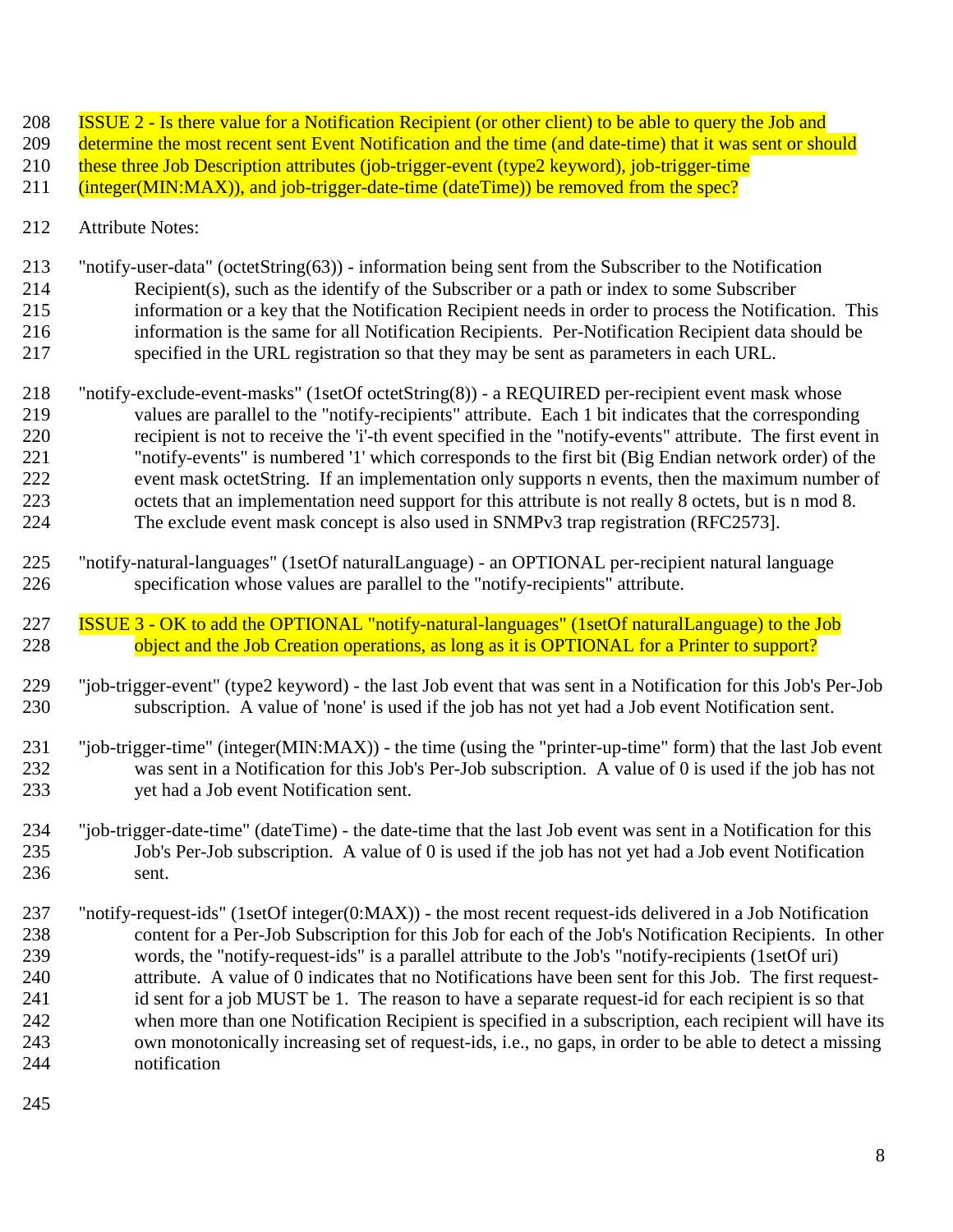<span id="page-8-0"></span>

| 246 |  |  |  |  |  |  | 4.1.2 Printer object attributes related to notification |
|-----|--|--|--|--|--|--|---------------------------------------------------------|
|-----|--|--|--|--|--|--|---------------------------------------------------------|

| Printer object attributes:                             | Prin          | READ-ONLY, set by:           |
|--------------------------------------------------------|---------------|------------------------------|
|                                                        | ter           |                              |
|                                                        | sup           |                              |
|                                                        | port          |                              |
| notify-schemes-supported (1setOf uriScheme)            | R             | Administrator/implementation |
| max-notification-recipients-supported (integer(1:MAX)) | $\mathbf R$   | Administrator/implementation |
| notify-events-default (1setOf type2 keyword)           | R             | Administrator/implementation |
| notify-events-supported (1setOf type2 keyword)         | $\mathbf R$   | Administrator/implementation |
| max-recipients-supported (integer(0:MAX))              | R             | Administrator/implementation |
| max-events-supported (integer(5:MAX))                  | R             | Administrator/implementation |
| notify-lease-time-supported (rangeOfInteger(0:MAX))    | $\mathcal{C}$ | Administrator/implementation |
| notify-lease-time-default (integer(0:MAX))             | $\mathcal{C}$ | Administrator/implementation |
| max-printer-subscriptions-supported (integer(0:MAX))   | C             | Administrator/implementation |
| persistent-subscriptions-supported (boolean)           | O             | Administrator/implementation |

### Attribute Notes:

- "notify-schemes-supported" (1setOf uriScheme) the schemes that are supported in Per-Job and Per-Printer "notify-recipients" operation attributes.
- "max-recipients-supported" (integer(1:MAX)) the maximum number of Notification Recipients that are supported in a Per-Job Subscription and in each Per-Printer Subscription, if supported. A value of 0 indicates no effective maximum. An implementation MUST support at least 3 Notification Recipients per subscription, so that clients can depend on at least that number of recipients in a single subscription. If notification is not supported, this attribute MUST NOT be supported.
- "max-events-supported" (integer(0:MAX)) the maximum number of events that are supported in a Per-Job subscription and in each Per-Printer Subscription object, if supported. A value of 0 indicates no effective maximum. An implementation MUST support at least 5 events per subscription, so that clients can depend on at least 5 events in a single subscription. If notification is not supported, this attribute MUST NOT be supported.
- "notify-lease-time-supported" (rangeOfInteger(0:MAX)) the minimum and maximum lease time values supported for "notify-lease-time-requested" operation attributes. When the lease time expires for a Per-Printer Subscription without renewing, the Printer MUST delete the Subscription object. A value of 0 indicates an infinite amount of time, i.e., no lease. No lease MAY require authorization.
- "max-printer-subscriptions-supported" (integer(0:MAX)) the maximum number of Per-Printer subscription supported. 0 means there is no limit, if Per-Printer subscriptions are supported. An implementation MUST support at least 8 Per-Printer Subscription object instances, if it supports Per-Printer subscriptions, so that clients can depend on at least 8 Per-Printer Subscriptions. If notification is not supported, this attribute MUST NOT be supported.
- "persistent-subscriptions-supported" (boolean) indicates whether or not the Printer supports persistent Per- Printer Subscriptions, i.e., subscriptions that are preserved across power cycles. If the value is 'false' or that attribute is not supported, Per-Printer Subscriptions MUST NOT be persistent.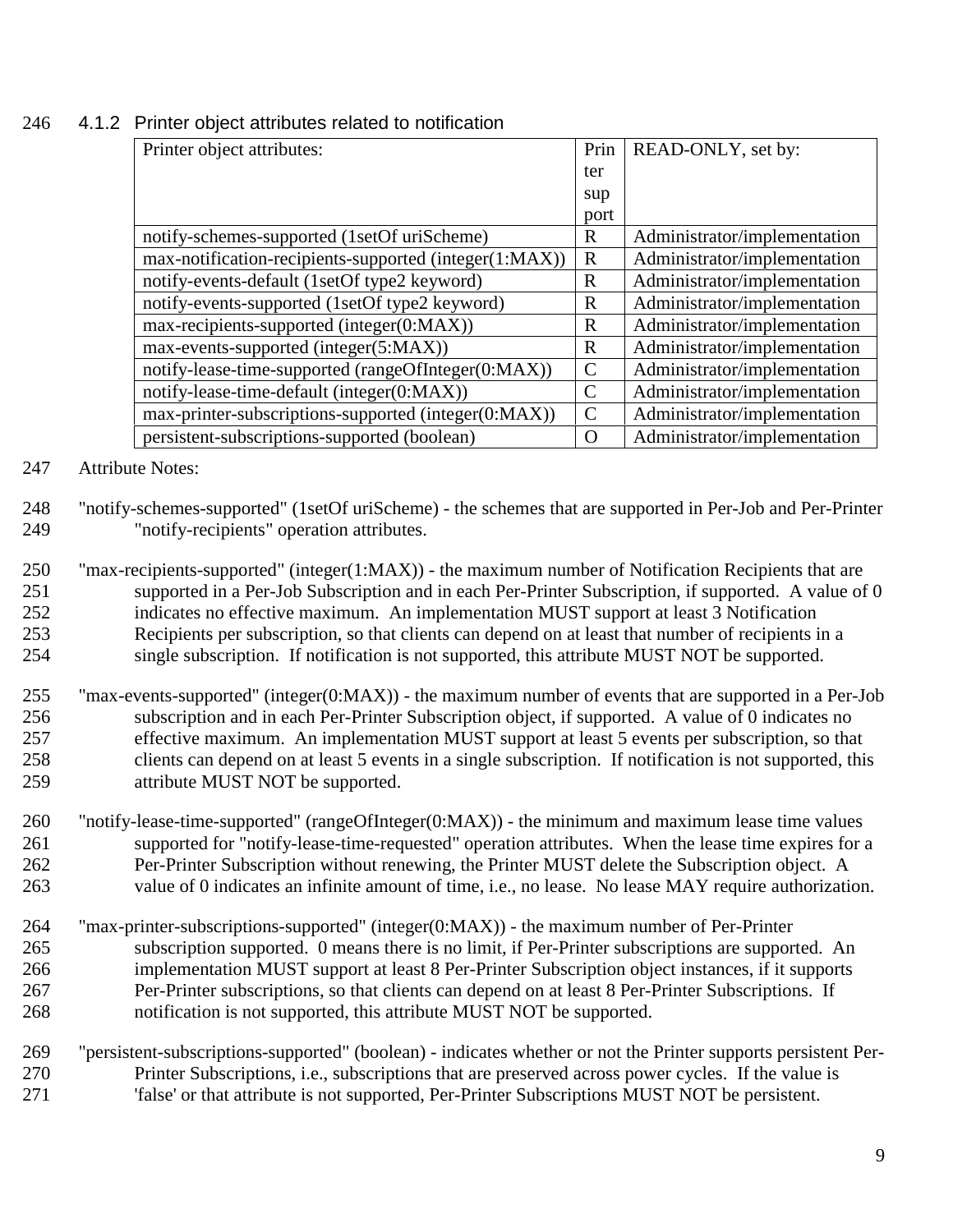|     | Subscription object attributes:                                                                                  | Prin           | READ-ONLY, set by:                    |  |  |  |
|-----|------------------------------------------------------------------------------------------------------------------|----------------|---------------------------------------|--|--|--|
|     |                                                                                                                  | ter            |                                       |  |  |  |
|     |                                                                                                                  | sup            |                                       |  |  |  |
|     |                                                                                                                  | port           |                                       |  |  |  |
|     | notify-recipients (1setOf uri)                                                                                   | $\mathbf C$    | client - Create-Printer-Subscription  |  |  |  |
|     | notify-events (1setOf type2 keyword)                                                                             | $\mathcal{C}$  | client - Create-Printer-Subscription  |  |  |  |
|     | notify-user-data (octetString(255))                                                                              | $\mathbf C$    | client - Create-Printer-Subscription  |  |  |  |
|     | notify-exclude-event-mask (1setOf octetString(8))                                                                | $\mathbf R$    | client - Create-Printer-Subscription  |  |  |  |
|     | notify-natural-languages (1setOf naturalLanguage)                                                                | $\Omega$       | client - Create-Printer-Subscription  |  |  |  |
| 273 |                                                                                                                  |                |                                       |  |  |  |
|     | subscription-id (integer(1:MAX))                                                                                 | $\mathsf{C}$   | Printer - Create-Printer-Subscription |  |  |  |
|     | notify-lease-time (integer(0:MAX))                                                                               | $\mathbf C$    | Printer - Create-Printer-Subscription |  |  |  |
|     | notify-lease-time-granted (integer(0:MAX))                                                                       | $\mathbf C$    | Printer - Create-Printer-Subscription |  |  |  |
|     | subscriber-user-name (name(MAX))                                                                                 | $\mathcal{C}$  | Printer - Create-Printer-Subscription |  |  |  |
| 274 |                                                                                                                  |                |                                       |  |  |  |
|     | notify-request-ids (1setOf integer(0:MAX))                                                                       | $\mathbf C$    | Printer - event occurring             |  |  |  |
|     | delivery-failure-count (integer(0:MAX))                                                                          | $\overline{C}$ | Printer - event occurring             |  |  |  |
| 275 | ISSUE 4 - It isn't necessary to add a "persistence (boolean)" attribute to the Subscription object in order to   |                |                                       |  |  |  |
| 276 | record the value passed in the Create-Printer-Subscription operation and to allow it to be queried?              |                |                                       |  |  |  |
|     |                                                                                                                  |                |                                       |  |  |  |
| 277 | <b>Attribute Notes:</b>                                                                                          |                |                                       |  |  |  |
|     |                                                                                                                  |                |                                       |  |  |  |
| 278 | "notify-user-data" (octetString(255)) - same as the "notify-user-data" Job Description attribute (see section    |                |                                       |  |  |  |
| 279 | $4.1.1$ ).                                                                                                       |                |                                       |  |  |  |
|     |                                                                                                                  |                |                                       |  |  |  |
| 280 | "notify-exclude-event-mask" (1setOf octetString(8)) - same as the "notify-exclude-event-mask" Job                |                |                                       |  |  |  |
| 281 | Description attribute (see section 4.1.1).                                                                       |                |                                       |  |  |  |
|     |                                                                                                                  |                |                                       |  |  |  |
| 282 | "notify-natural-languages (1setOf naturalLanguage)" - same as the "notify-natural-languages" Job                 |                |                                       |  |  |  |
| 283 | Description attribute (see section 4.1.1).                                                                       |                |                                       |  |  |  |
|     |                                                                                                                  |                |                                       |  |  |  |
| 284 | <b>ISSUE 5 - OK to add the OPTIONAL "notify-natural-languages" (1setOf naturalLanguage) to the</b>               |                |                                       |  |  |  |
| 285 | Subscription object and the Create-Printer-Subscription operation, as long as it is OPTIONAL for a               |                |                                       |  |  |  |
| 286 | <b>Printer to support?</b>                                                                                       |                |                                       |  |  |  |
| 287 | "subscription-id (integer(1:MAX)) - the subscription id of this Subscription object instance.                    |                |                                       |  |  |  |
|     |                                                                                                                  |                |                                       |  |  |  |
| 288 | "notify-lease-time" (integer( $0:MAX$ )) - the time in the future when the subscription lease will expire, i.e., |                |                                       |  |  |  |
| 289 | the "printer-up-time" value at which the lease will expire. When the indicated time arrives, the                 |                |                                       |  |  |  |
| 290 | Printer MUST delete the Per-Printer Subscription object. A client is able to extend a lease using the            |                |                                       |  |  |  |
| 291 | Renew-Printer-Subscription operation (see section 8.4). A value of 0 indicates an infinite time, if              |                |                                       |  |  |  |
| 292 | such a policy is supported as indicated in the "notify-lease-time-supported (integer(0:MAX)) Printer             |                |                                       |  |  |  |
| 293 | Description attribute and the subscriber is authorized to request an infinite lease.                             |                |                                       |  |  |  |
| 294 |                                                                                                                  |                |                                       |  |  |  |
| 295 | Note: In order to compute the number of seconds remaining in a Per-Printer Subscription lease, a                 |                |                                       |  |  |  |
|     |                                                                                                                  |                |                                       |  |  |  |

# <span id="page-9-0"></span>4.1.3 Subscription object attributes (new and OPTIONAL)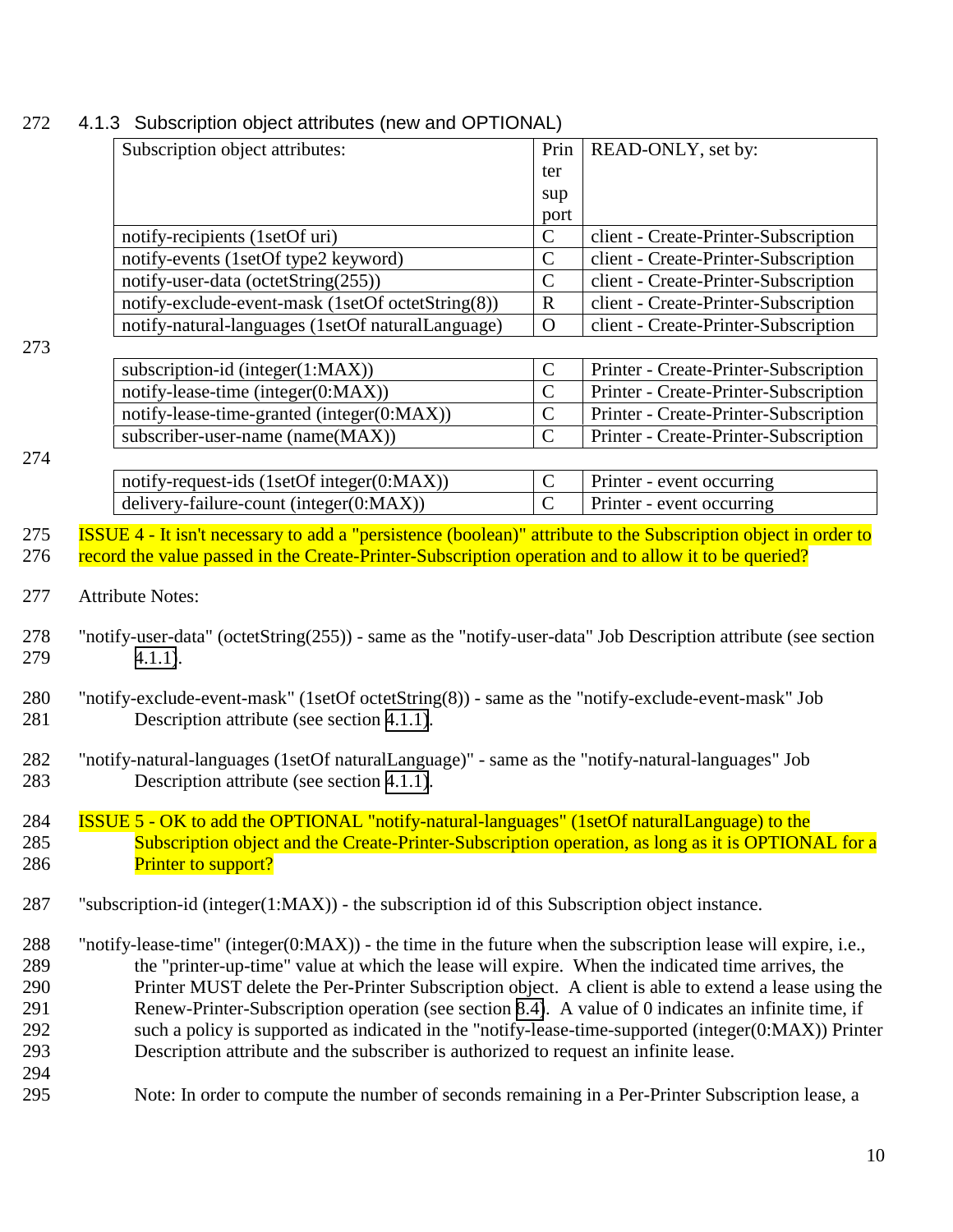- <span id="page-10-0"></span>client can subtract the "printer-up-time" Printer object attribute from the "notify-lease-time"
- Subscription object attribute.
- ISSUE 6 Should we provide a way for the client to get the "printer-up-time" in a Get-Printer-Subscriptions operation, so that the client doesn't have to make two requests?
- "notify-lease-time-granted" (integer(0:MAX)) the number of seconds granted for the subscription when it was created. It is used to restore the subscription on the Restart-Job and Reprocess-Job operations. A 0 value indicates infinite time was granted.
- "notify-request-ids" (1setOf integer(0:MAX)) the request-ids that were delivered in the most recent Notifications for the Per-Printer subscription for each of the Notification Recipients in the corresponding parallel "notify-recipients" (1setOf uri) attribute. A value of 0 indicates that no Notifications have been sent for this Per-Printer Subscription to the corresponding recipient. The first request-id sent to a Recipient for this Per-Printer Subscription MUST be 1. The reason to have a separate request-id for each recipient is so that when more than one Notification Recipient is specified in a subscription, each recipient will have its own monotonically increasing set of request-ids, i.e., no gaps, in order to be able to detect a missing notification.
- "delivery-failure-count" (integer(0:MAX)) the number of transport delivery failures in delivering a notification to any of the "notify-recipients" using the transport indicated. Note: for the current delivery methods envisioned (see Notification Requirements [ipp-req], Notification Recipients do not respond to the Notification Source, so this count is not the number of unacknowledged notifications.

# **5 Events**

 Events are defined to be non-overlapping. So for example, 'job-state-changed' doesn't include creating the job or completing the job. This reduces the need to batch events together, since events tends to happen at

- different times by definition.
- Both Job and/or Printer events may be specified for Per-Job or Per-Printer subscriptions:
- Job events in a Per-Job subscription indicate Job events for *this* job only
- Job events in a Per-Printer subscription indicates Job events for *all* jobs
- Printer events in a Per-Job subscription indicate Printer events for *any* job
- Printer events in a Per-Printer subscription indicate Printer events for *any* job

# *5.1 Job events*

- '**none**': REQUIRED no notifications of any events
- '**job-created**': REQUIRED the Printer object has accepted Create-Job, Print-Job, or Print-URI.
- '**job-completed**': REQUIRED the job has reached 'completed**',** 'aborted', or 'canceled'.
- '**job-state-changed**': REQUIRED any job state or state-reason changed, except when the job is created or when the job moves to 'completed', 'aborted', or 'canceled'.
- '**job-config-changed**' "job-message-from-operator" or any of the non-READ-ONLY Job attributes changed, typically through the Set-Job-Attributes operation.
- '**job-purged**' Job-Purged operation on a 'not-completed' job.
- '**job-progress**' sheet or copy completed. See separate [ipp-prog] spec.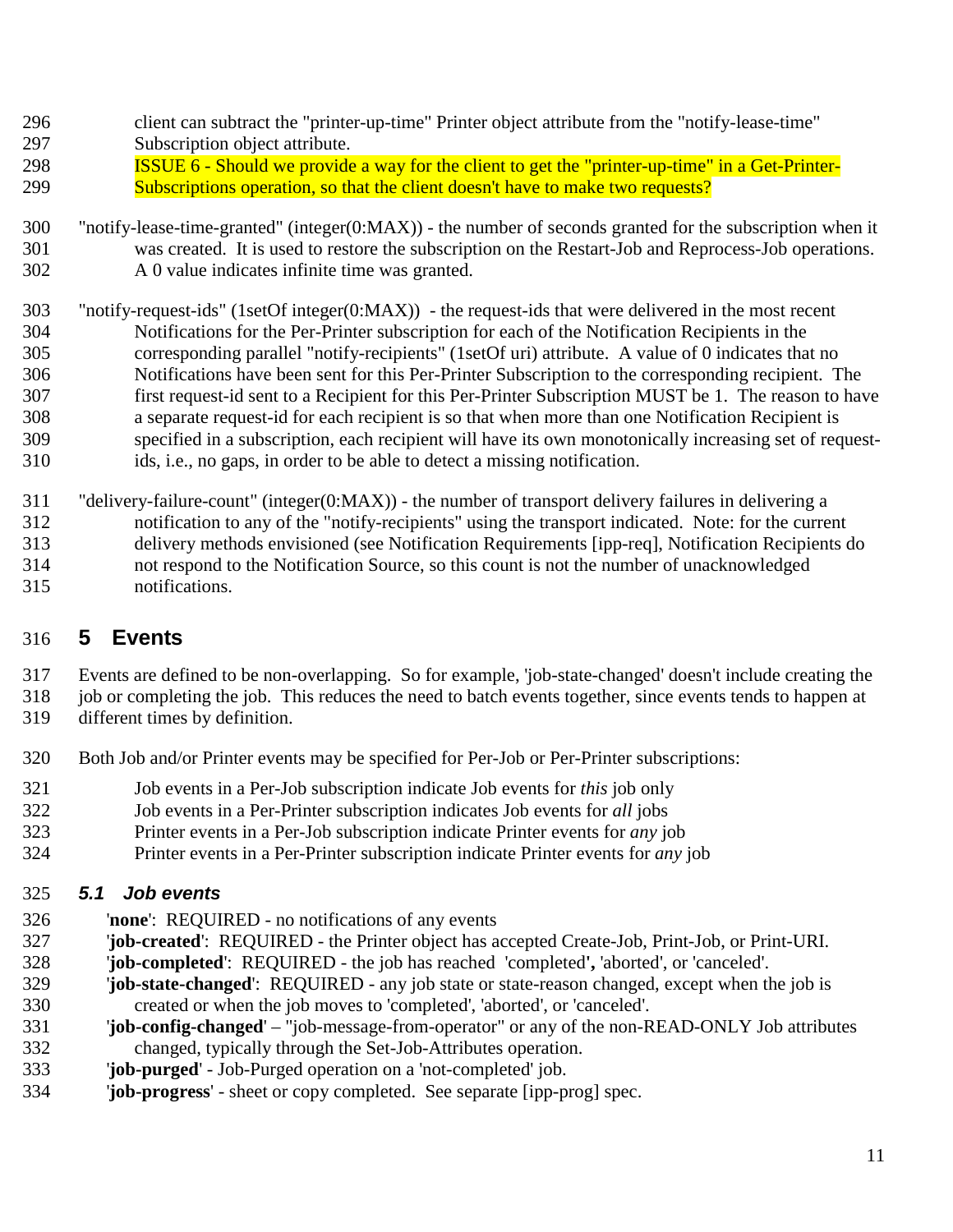# <span id="page-11-0"></span>*5.2 Printer events*

 **'none'** - REQUIRED - no notification of any events **'printer-announce'** - a Per-Job or Per-Printer subscription has been accepted. Specified by a Subscriber that wishes to warn the Notification Recipient that other Printer events are forth coming. **'printer-restarted'** - device powered up or Restart-Printer operation is performed (see [ipp-adm]). **'printer-shutdown'** - device is being powered down or the Shutdown-Printer operation [ipp-adm]). **'printer-state-changed'** - REQUIRED - "printer-state", "printer-state-reasons", and/or "printer-is- accepting-jobs" attributes changed, except when the Printer starts up or is shutdown. **'printer-media-changed'** - when the media loaded ("media-ready") on a printer has been changed. **'printer-config-changed'** - "printer-message-from-operator" or any non-READ-ONLY Printer attributes changed, except for "media-ready" (which has its own event), whether through the Set-Printer-Attributes operation or by other means and whether initiated by a human or not. **'printer-queue-changed'** - the order of jobs in the Printer's queue has changed, so that an application that is monitoring the queue can perform a Get-Jobs operation to determine the new order. This event does not include when a job enters the queue (the 'job-created' event covers that) and does not inclded when a job leaves the queue (the 'job-completed' event covers that). **'printer-no-longer-full'** - the Printer may still be printing but has acquired more buffer space to accept jobs. This event only occurs when the Printer did not have room to accept jobs previously and rejected a Print-Job, Print-URI, Create-Job, Send-Document, or Send-URI operation from any client (desktop or Server). **'printer-almost-idle'** - the Printer needs another Job in order to stay busy. Typically sent to a Server that has subscribed.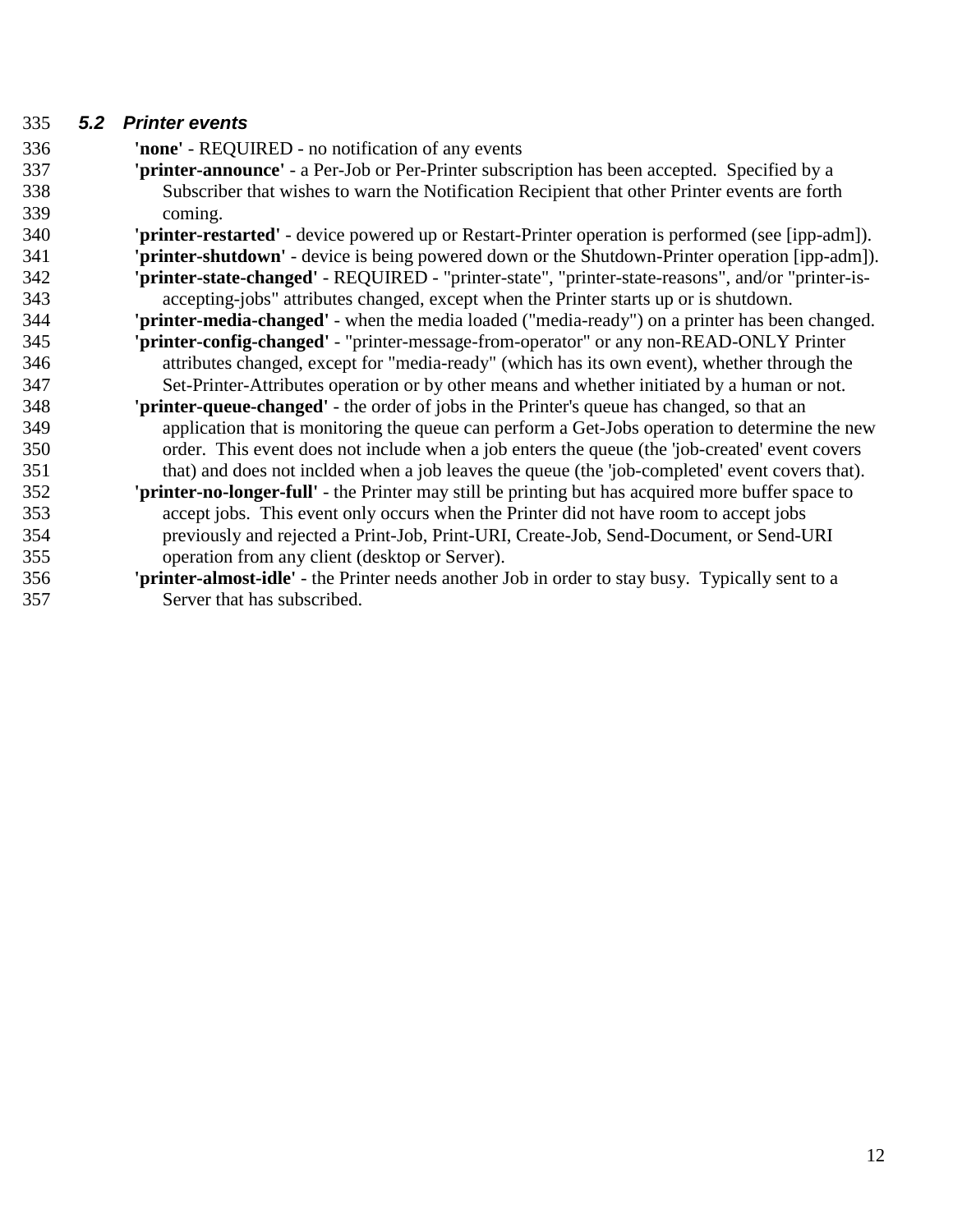# <span id="page-12-0"></span>**6 Notification Content**

 ISSUE 7 - How is the User Friendly notification represented, such as is used with the 'mailto:' notification delivery scheme? What parts gets translated into the Natural Language of the subscriber (presumed to be 361 the same as the recipient), besides the "job-trigger-message" and "printer-trigger-message"? The idea of 362 using multipart/report has problems going through firewalls because of attachments, so maybe we need a single text message that can be read by humans, and still be parsed by programs for some of the (un- translated) keywords attribute names. Perhaps, the trigger-message contains user friendly stuff like job- name, printer-name, and the translated job-state and state-reasons values and the rest of the message is a 366 series of lines of the form:

### 367 keyword: text

 where 'keyword' is the un-translated (i.e, U.S. English) attribute keyword name and the text is the 369 representation of the attribute values. Which attributes would be required beside the "job-trigger-message" and "printer-trigger-message"?

- The notification content is the same for the current and new models. All attributes indicated are
- REQUIRED for *all* events, unless inside [ ] or the comment indicates otherwise:

## *6.1 Job Event Notification content*

The following notification content is sent for both Per-Job and Per-Printer Subscriptions when a Job event

occurs (see section [5.1](#page-10-0) for Job events):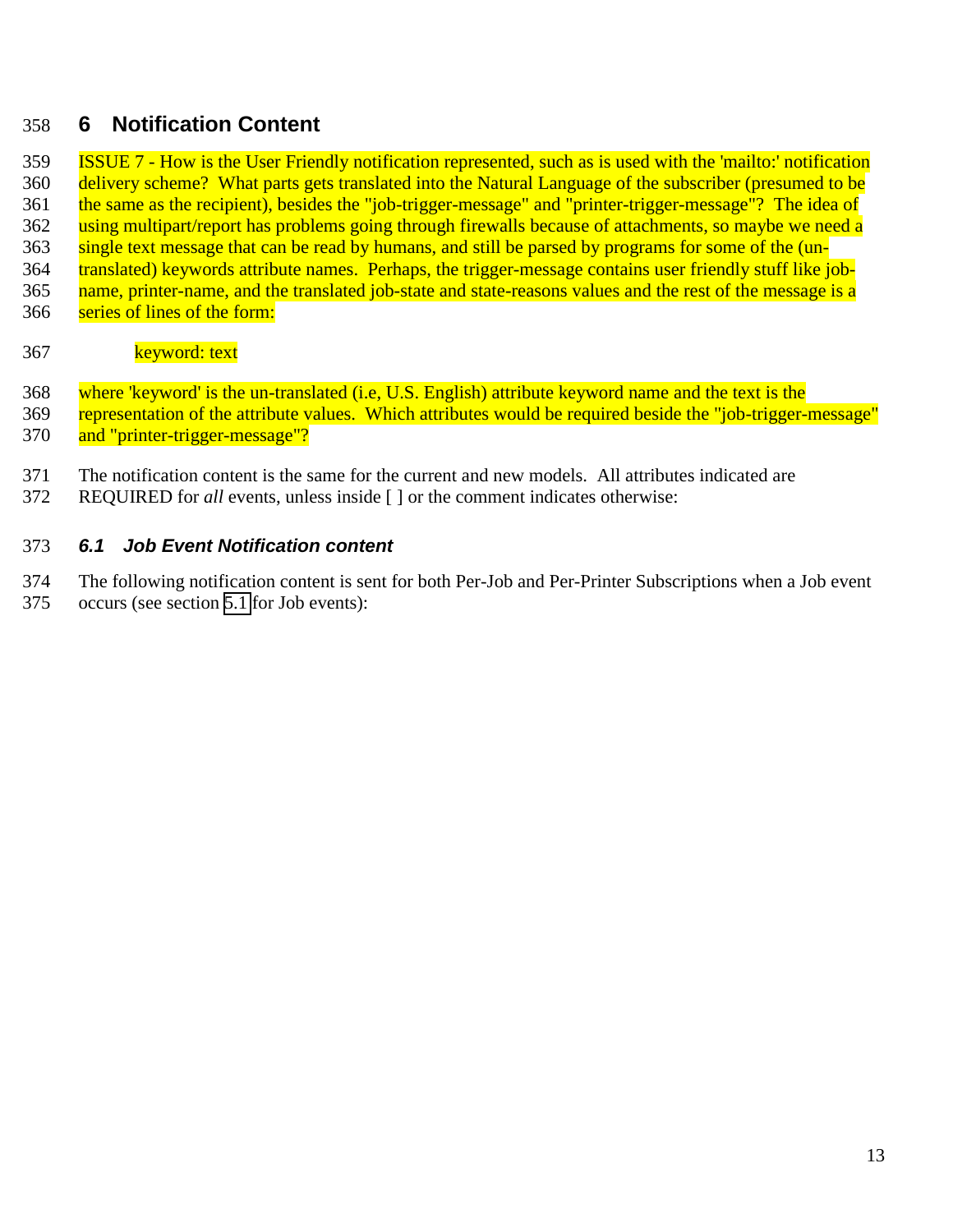<span id="page-13-0"></span>

| <b>ISSUE 8 - Most transports only allow 500 to 1000 octets in a packet we have too much stuff.</b> |                                              |  |  |  |
|----------------------------------------------------------------------------------------------------|----------------------------------------------|--|--|--|
| version-number (integer $(0.32767)$ )                                                              |                                              |  |  |  |
| status-code (integer $(0:32767)$ ) - with the value: basic-job-event(600)                          |                                              |  |  |  |
| request-id (integer (1:MAX)) - used as notification delivery sequence number for each recipient    |                                              |  |  |  |
| attributes-charset (charset)                                                                       |                                              |  |  |  |
| attributes-natural-language (naturalLanguage)                                                      | from "notify-natural-languages" if supported |  |  |  |
| [subscription-id (integer(1:MAX))]                                                                 | MUST if from a Per-Printer subscription      |  |  |  |
| job-printer-uri (uri)                                                                              |                                              |  |  |  |
| printer-name (name $(127)$ )                                                                       |                                              |  |  |  |
| job-id (integer(1:MAX))                                                                            |                                              |  |  |  |
| job-name (name(MAX))                                                                               |                                              |  |  |  |
| job-trigger-event (type2 keyword)                                                                  |                                              |  |  |  |
| job-trigger-time (integer(1:MAX))                                                                  | SNMP traps automatically includes            |  |  |  |
| [job-trigger-date-time (dateTime)]                                                                 |                                              |  |  |  |
| job-state (type1 enum)                                                                             |                                              |  |  |  |
| job-state-reasons (1setOf type2 keyword)                                                           |                                              |  |  |  |
| [job-impressions-completed (integer(0:MAX))]                                                       | only for 'job-completed' event               |  |  |  |
| [job-media-sheets-completed (integer(0:MAX))]                                                      | only for 'job-completed' event               |  |  |  |
| job-collation-type (type2 enum)                                                                    | only for 'job-progress' event                |  |  |  |
| sheet-completed-copy-number (integer(-2:MAX))                                                      | only for 'job-progress' event                |  |  |  |
| sheet-completed-document-number(integer(-2:MAX))                                                   | only for 'job-progress' event                |  |  |  |
| impressions-interpreted (integer(-2:MAX))                                                          | only for 'job-progress' event                |  |  |  |
| impressions-completed-current-copy (integer(-2:MAX))                                               | only for 'job-progress' event                |  |  |  |
|                                                                                                    |                                              |  |  |  |

## 399 *6.2 Printer Event Notification content:*

400 The following notification content is sent for both Per-Job and Per-Printer Subscriptions when a Job event 401 occurs (see section [5.2](#page-11-0) for Printer events):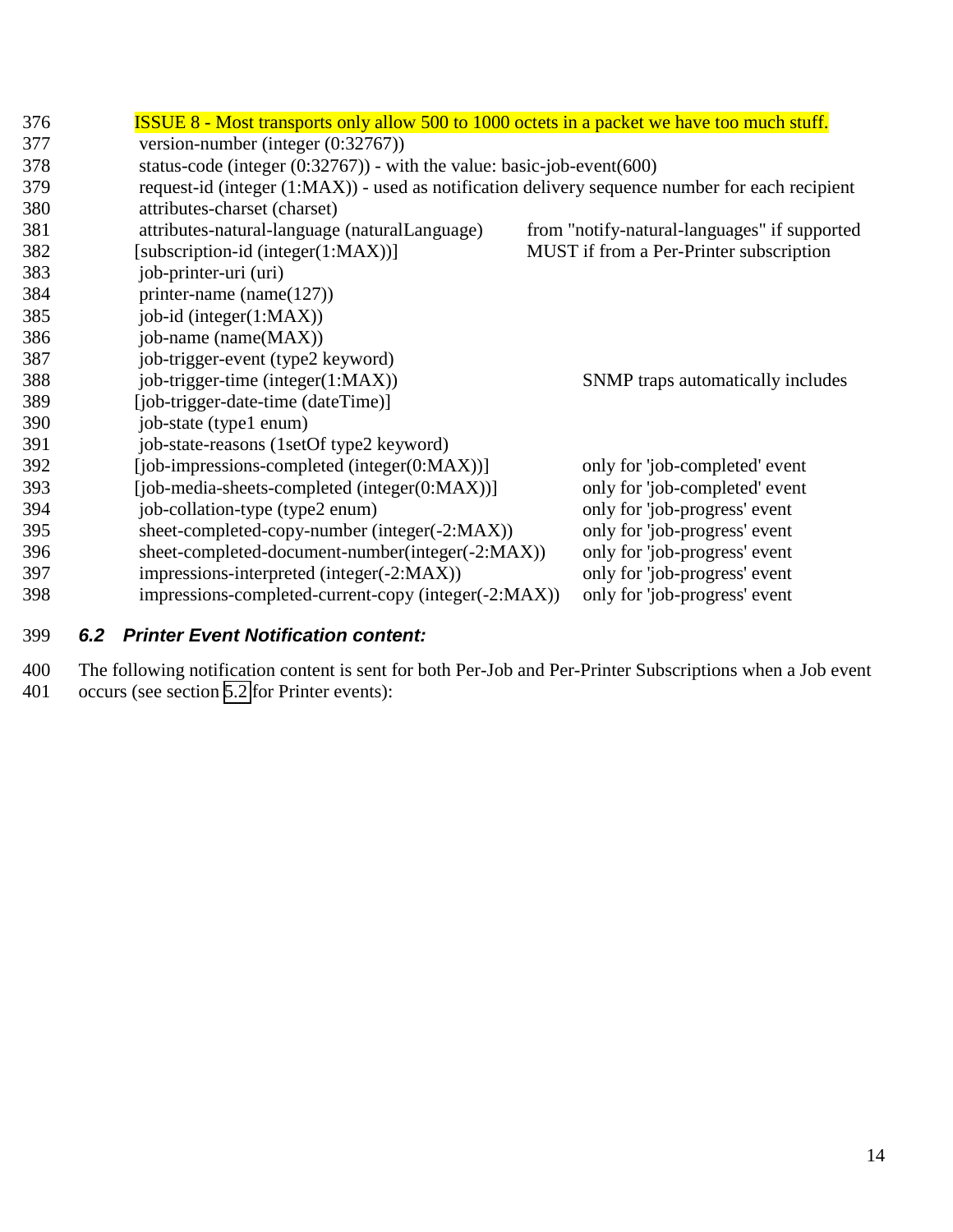<span id="page-14-0"></span>

| 402 | <b>ISSUE 10 - Most transports only allow 500 to 1000 octets in a packet so we have too much stuff</b> |                                              |  |
|-----|-------------------------------------------------------------------------------------------------------|----------------------------------------------|--|
| 403 | here.                                                                                                 |                                              |  |
| 404 | version-number (integer $(0:32767)$ )                                                                 |                                              |  |
| 405 | status-code (integer $(0:32767)$ ) - with the value: basic-job-event(601)                             |                                              |  |
| 406 | request-id (integer (1:MAX)) - used as notification delivery sequence number for each recipient       |                                              |  |
| 407 | attributes-charset (charset)                                                                          |                                              |  |
| 408 | attributes-natural-language (naturalLanguage)                                                         | from "notify-natural-languages" if supported |  |
| 409 | [subscription-id (integer(1:MAX))]                                                                    | MUST if from a Per-Printer subscription      |  |
| 410 | printer-uri (uri)                                                                                     |                                              |  |
| 411 | printer-name (name $(127)$ )                                                                          |                                              |  |
| 412 | $[job-id (integer(1:MAX))]$                                                                           | MUST if from a Per-Job subscription          |  |
| 413 | [job-name (name $(MAX)$ ]]                                                                            | MUST if from a Per-Job subscription          |  |
| 414 | printer-trigger-event (type2 keyword)                                                                 |                                              |  |
| 415 | printer-trigger-time (integer(1:MAX))                                                                 | SNMP traps automatically includes            |  |
| 416 | [printer-trigger-date-time (dateTime)]                                                                |                                              |  |
| 417 | printer-state (type1 enum)                                                                            |                                              |  |
| 418 | printer-state-reasons (1setOf type2 keyword)                                                          |                                              |  |
| 419 | printer-is-accepting-jobs (boolean)                                                                   |                                              |  |
| 420 |                                                                                                       |                                              |  |

# **7 REQUIRED Per-Job Subscription mechanism**

 This section lists the REQUIRED operation requests and response that have some relation to notification, i.e., that are related to Per-Job subscription. Section [8](#page-15-0) lists the OPTIONAL operation requests and responses associated with the OPTIONAL Per-Printer subscription and its Subscription object.

# *7.1 Job Creation Operations (Create-Job, Print-Job, Print-URI) and Validate-Job*

 As in the current notification spec (July 22, 1999), the usual method for a client to associate one 427 subscription with a Job is to specify the subscription when the job is created. For a Per-Job Subscription, the client supplies the following notification operation attributes with any of the job creation operations (Create-Job, Print-Job, Print-URI), plus Validate-Job (which doesn't create a job or subscription):

- 430 notify-recipients (1setOf uri) REQUIRED for Printer to support
- [notify-events (1setOf type2 keyword)] REQUIRED for Printer to support
- [notify-user-data (octetString(255))] REQUIRED for Printer to support
- [notify-exclude-event-mask (octetString(8))] REQUIRED for Printer to support
- [notify-natural-languages" (1setOf naturalLanguage)] OPTIONAL for Printer to support

 See section [4.1.1](#page-6-0) for a definition of these operation attributes, since they are copied to the Job object as Job Description attributes.

## *7.2 Get-Printer-Attributes operation*

 The Get-Printer-Attributes can be used to request the additional Printer Description attributes that indicate the notification supported. See section [4.1.2.](#page-8-0)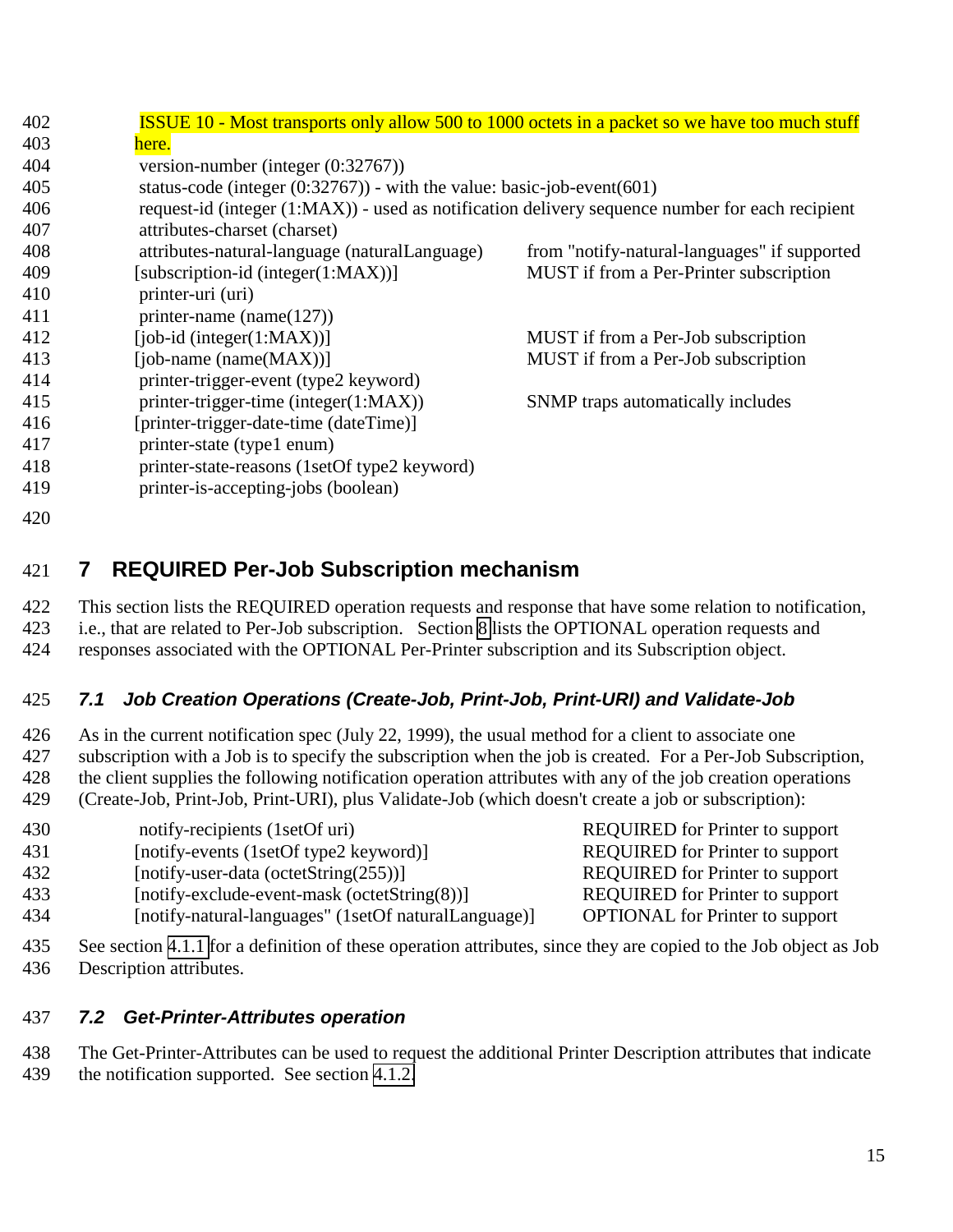## <span id="page-15-0"></span>440 *7.3 Get-Job-Attributes operation*

441 The Get-Job-Attributes can be used to request the additional Job Description attributes that relate to 442 notification. See section [4.1.1.](#page-6-0)

## 443 *7.4 Set-Job-Subscription operation*

 The Set-Job-Subscription operation allows a client to change the Job attributes of the Job's Per-Job subscription, including to add them in the first place and to remove them from the Job object. This operation replaces all the values of the supplied notification attributes: "notify-recipients", "notify-events", "notify-user-data", and "notify-exclude-event-mask" Job attributes. Any notification attributes not supplied are not affected. In order to cancel a Per-Job subscription, the client supplies the "notify-events" with a 'none' value. ISSUE 11 - or should canceling a Per-Job subscription be done by supplying the out-of-band 'no-value' value for "notify-recipients" in a Set-Job-Subscription operation, instead of 'none' to "notify-451 events", since "notify-recipients" is the attribute that indicates that there is notification in a job creation operation? In order to remove the In order to remove the user-data (octetString(63)), the client supplies an octetString with zero length. In order to remove the "notify-exclude-event-mask (octetString(8))", the client supplies a octetString with zero length.

455 Request:

| Group 1: Operation Attributes                         | Printer support    |
|-------------------------------------------------------|--------------------|
| "attributes-charset"                                  | R                  |
| "attributes-natural-language"                         | $\mathbf R$        |
| "printer-uri" (uri)                                   | $\mathbf R$        |
| "requesting-user-name" (name(MAX))                    | <b>RECOMMENDED</b> |
| ["notify-recipients" (1setOf uri)]                    | $\mathbf R$        |
| ["notify-events" (1setOf type2 keyword)]              | R                  |
| ["notify-user-data" (octetString(255))]               | $\mathbf R$        |
| ["notify-exclude-event-mask" (1setOf octetString(8))] | $\mathbf R$        |
| ["notify-natural-languages" (1setOf naturalLanguage)] | Ω                  |
| ponse:                                                |                    |
| Group 1: Operation Attributes                         | Printer support    |
| "status-code" (type2 enum)                            | $\mathbf R$        |
| "attributes-charset"                                  | R                  |
| "attributes-natural-language"                         | $\mathbf R$        |
| "status-message" $(text(255))]$                       | $\Omega$           |
| ["detailed-status-message" (text(MAX))]               | O                  |

 $456$  Resp

| 457 See section 4.1.1 for a definition of these operation attributes, since they are copied to the Job object as Job |
|----------------------------------------------------------------------------------------------------------------------|
| 458 Description attributes.                                                                                          |

# 459 **8 OPTIONAL Per-Printer Subscriptions and the Subscription object**

Group 2: Unsupported Attributes R

460 This section lists the operation requests and responses that MUST be supported if the OPTIONAL Per-

461 Printer Subscriptions are supported which REQUIRES that the Subscription object be supported and vice 462 versa.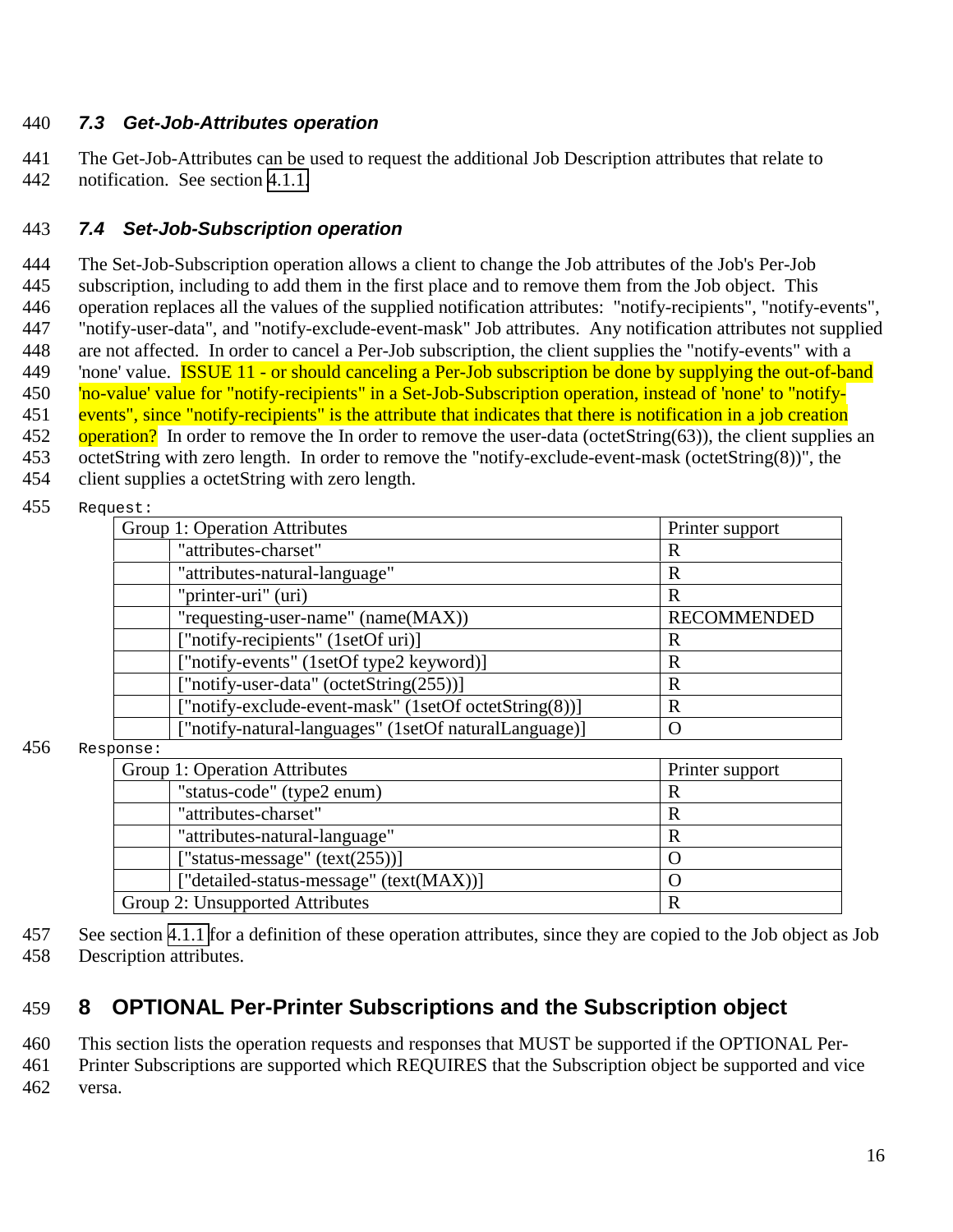## <span id="page-16-0"></span>463 *8.1 Create-Printer-Subscription operation*

464 The Create-Printer-Subscription operation creates a Per-Printer subscription by creating a Per-Printer 465 Subscription object which is added to the Printer object.

466 Request:

| にこっし・                                                 |                    |
|-------------------------------------------------------|--------------------|
| Group 1: Operation Attributes                         | Printer support    |
| "attributes-charset" (charset)                        | R                  |
| "attributes-natural-language" (naturalLanguage)       | R                  |
| "printer-uri" (uri)                                   | R                  |
| ["requesting-user-name" (name(MAX))]                  | <b>RECOMMENDED</b> |
| "notify-recipients" (1setOf uri)                      | R                  |
| ["notify-events" (1setOf type2 keyword)]              | R                  |
| ["notify-user-data" (octetString(255))]               | R                  |
| ["notify-exclude-event-mask" (1setOf octetString(8))] | R                  |
| ["notify-natural-languages" (1setOf naturalLanguage)] | O                  |
| ["notify-lease-time-requested" (integer(0:MAX))]      | R                  |
| ["notify-persistence" (boolean)]                      | $\left($           |
| $\sim$ n $\sim$                                       |                    |

 $467$  Resp

| <b>Printer Support</b> |
|------------------------|
| R                      |
| R                      |
| R                      |
| $\left( \right)$       |
| $\Omega$               |
| $\mathbf R$            |
| R                      |
| R                      |
| R                      |
|                        |

468 Attribute Notes:

- 469 "notify-lease-time-requested" (integer(0:MAX) the number of seconds requested for the Per-Printer 470 subscription lease. A value of 0 indicates a request that the Per-Printer Subscription lease never 471 expire. Supplying a 0 value MAY require authentication in order to be used, if 0 is supported at all.
- 472 "notify-persistence" (boolean) whether or not the Per-Printer Subscription is to be persistent, i.e., saved 473 across power cycles. Persistent trap registrations is a client option in SNMPv3 [RFC2573]. 174 **ISSUE 12 - Ok to have added the OPTIONAL** "notify-persistence" (boolean) operation attribute to 475 the Create-Printer-Subscription operation?
- 476 "notify-lease-time" (integer(0:MAX)) the time in the future at which the subscription lease will expire, 477 i.e., the "printer-up-time" value (in time ticks) at which the lease will expire. A value of 0 indicates 478 that the lease subscription will never expire.
- 479 "notify-lease-time-granted" number of seconds of time actually granted. The value of "notify-lease-time-480 granted" may be less than the requester requested in the "notify-lease-time-requested" if it was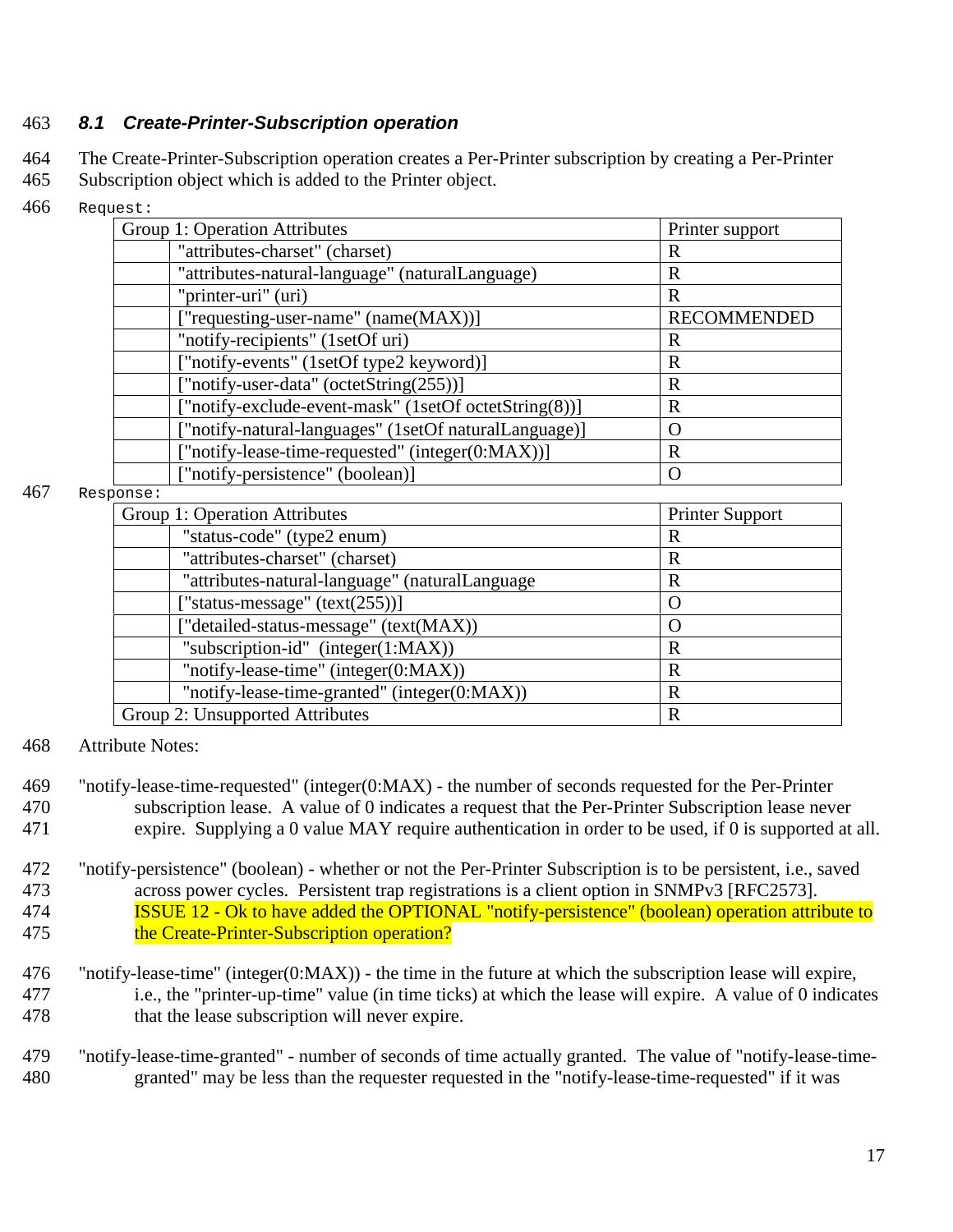<span id="page-17-0"></span>481 greater than the MAX supported or more than the requester requested if it was less than the MIN 482 supported, as indicated in the Printer's "lease-time-supported" (rangeOfInteger(0:MAX)) attribute.

#### 483 *8.2 Get-Printer-Subscription-Attributes operation*

484 The Get-Printer-Subscription-Attributes returns the requested attributes of the identified Per-Printer

- 485 Subscription object. See section [4.1.3.](#page-9-0)
- 486 Request:

| Group 1: Operation Attributes                   | Printer support    |
|-------------------------------------------------|--------------------|
| "attributes-charset"                            | R                  |
| "attributes-natural-language"                   | R                  |
| "printer-uri" (uri)                             |                    |
| ["requesting-user-name" $(name(MAX))$ ]         | <b>RECOMMENDED</b> |
| "subscription-id" (integer(1:MAX))              | R                  |
| ["requested-attributes" (1setOf type2 keyword)] |                    |

#### 487 Response:

| ~~**~                                                                     |                  |
|---------------------------------------------------------------------------|------------------|
| Group 1: Operation Attributes                                             | Printer support  |
| "status-code" (type2 enum)                                                |                  |
| ["status-message" $(text(255))]$                                          | $\left( \right)$ |
| ["detailed-status-message (text(MAX))]                                    | $\left( \right)$ |
| "attributes-charset"                                                      | R                |
| "attributes-natural-language"                                             |                  |
| Group 2: Unsupported Attributes                                           |                  |
| Group 3: <the attributes="" object="" requested="" subscription=""></the> |                  |

488 This operation is similar to the Get-Printer-Attributes operation. If the client omits the "requested-

489 attributes" operation attribute, the Printer MUST respond as if the client had supplied the 'all' value, i.e.,

490 return all of the attributes supported for the Subscription object.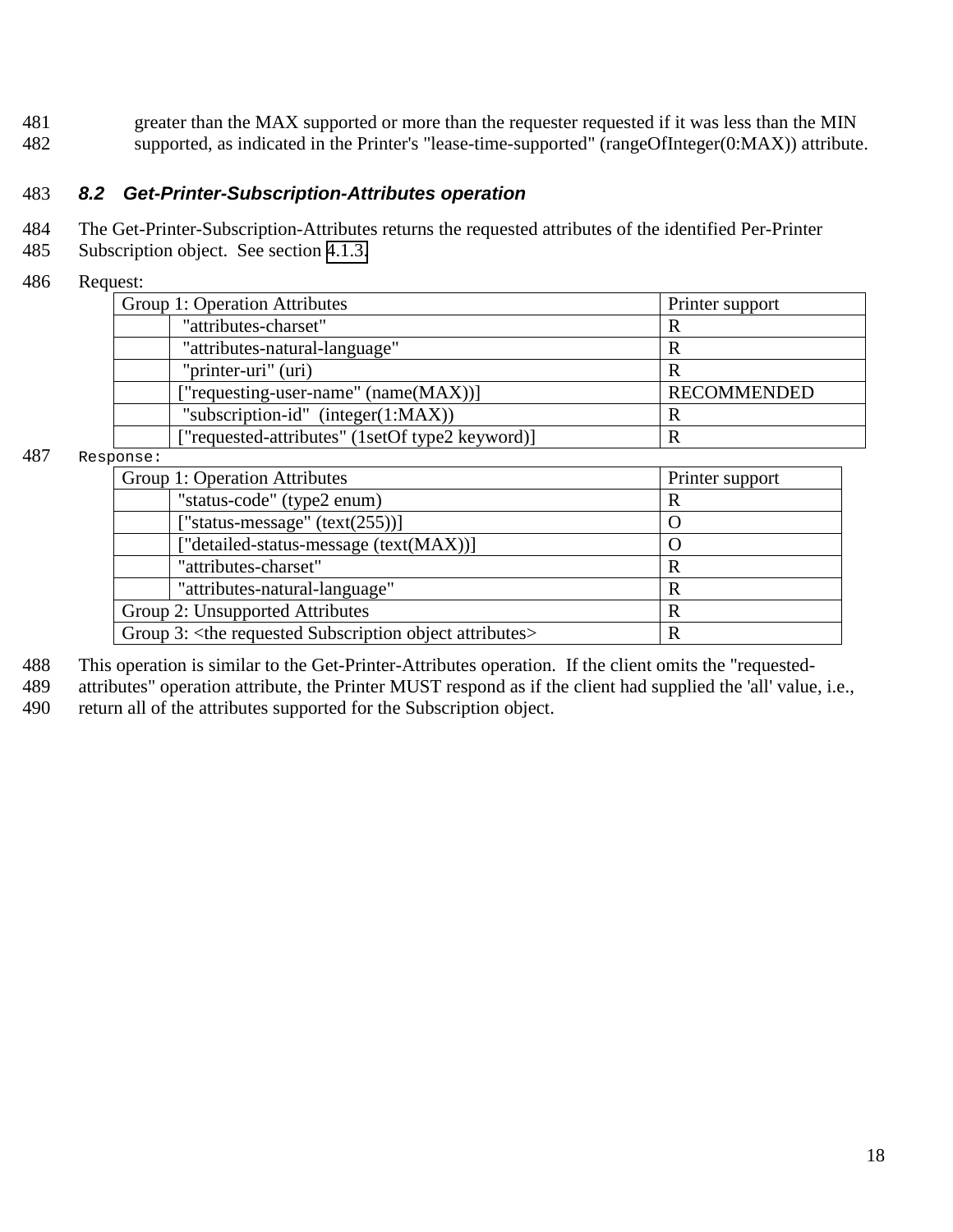# <span id="page-18-0"></span>491 *8.3 Get-Printer-Subscriptions operation*

- 492 The Get-Printer-Subscriptions operation returns Per-Printer subscriptions, i.e., Subscription objects.
- 493 Request:

| Group 1: Operation Attributes                   | Printer support    |
|-------------------------------------------------|--------------------|
| "attributes-charset"                            | R                  |
| "attributes-natural-language"                   | R                  |
| "printer-uri" (uri)                             | R                  |
| ["requesting-user-name" (name(MAX))]            | <b>RECOMMENDED</b> |
| ["limit" (integer $(1:MAX)$ ]                   | R                  |
| ["requested-attributes" (1setOf type2 keyword)] | R                  |
| ["my-subscriptions" (boolean)]                  | R                  |
| ponse:                                          |                    |
| Group 1: Operation Attributes                   | Printer support    |
| "status-code" (type2 enum)                      | R                  |
| "attributes-charset"                            | R                  |
|                                                 |                    |

 $494$  Resp

| Printer support |
|-----------------|
| R               |
| R               |
| R               |
| $\Omega$        |
| $\left($ )      |
| R               |
| $\mathbf R$     |
|                 |
|                 |

495

496 Notes: This operation is similar to the Get-Jobs operation. If the client wants any attributes returned,

- 497 including the "subscription-id", it must include the attribute keyword name in the "requested-attributes"
- 498 operation attribute. If the "requested-attributes operation attribute is omitted, the Printer MUST respond as<br>499 if the client supplied the value: 'subscription-id'.
- if the client supplied the value: 'subscription-id'.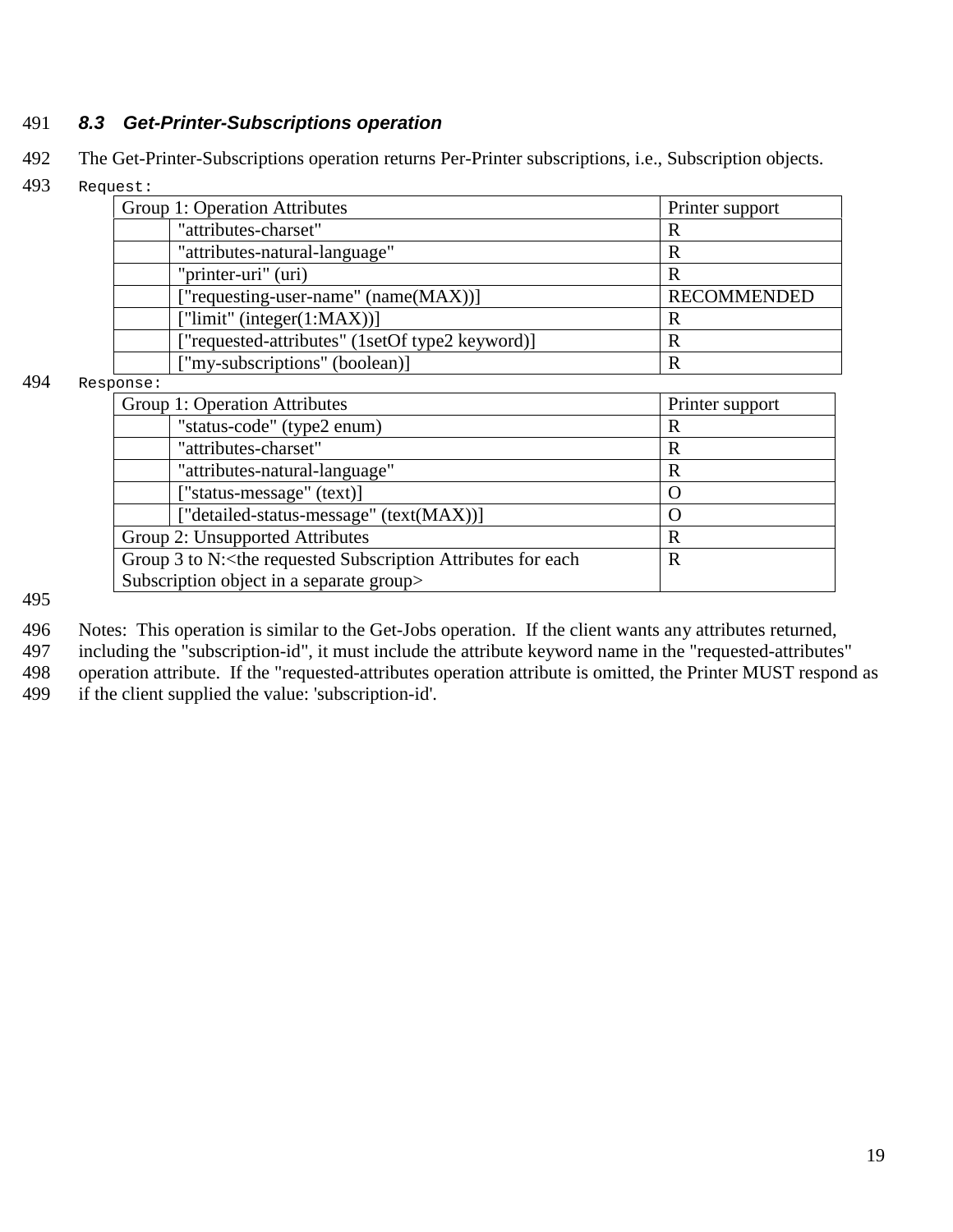## <span id="page-19-0"></span>500 *8.4 Renew-Printer-Subscription operation*

501 The Renew-Printer-Subscription operation permits a client to request the IPP Printer to extend the lease on

502 a Per-Printer Subscription object instance.

503 Request:

| ヒドレ・                                           |                    |
|------------------------------------------------|--------------------|
| Group 1: Operation Attributes                  | Printer support    |
| "attributes-charset"                           |                    |
| "attributes-natural-language"                  |                    |
| "printer-uri" (uri)                            |                    |
| "requesting-user-name" (name(MAX))             | <b>RECOMMENDED</b> |
| "subscription-id" (integer(1:MAX))             |                    |
| "notify-lease-time-requested" (integer(0:MAX)) |                    |

 $504$  Respo

| onse:                                        |                 |
|----------------------------------------------|-----------------|
| Group 1: Operation Attributes                | Printer support |
| "status-code" (type2 enum)                   | R               |
| "attributes-charset"                         | R               |
| "attributes-natural-language"                | R               |
| ["status-message" $(text(255))]$             |                 |
| ["detailed-status-message" (text(MAX))]      |                 |
| "notify-lease-time" (integer(0:MAX))         | R               |
| "notify-lease-time-granted" (integer(0:MAX)) | R               |
| Group 2: Unsupported Attributes              | R               |

505 Notes: The Printer object MUST return the "notify-lease-time-granted" which is the number of seconds

506 actually granted. This value MAY be less than the requester requested if it was greater than the MAX 507 supported or more than the requester requested if it was less than the MIN supported, as indicated in the 508 Printer's "lease-time-supported" (rangeOfInteger(0:MAX)) attribute.

509 The Printer object MUST return the "notify-lease-time-granted" which is the number of seconds remaining

510 in the lease and the "notify-lease-time" which is the time in the future, i.e., the value of the Printer's

511 "printer-up-time" (time-ticks) that the notification will be canceled by the Printer.

512 Note: There is no way to change any of the Subscription object attributes, except the "notify-lease-time"

513 attribute. In order to change other attributes, a client can create a new Subscription object and then use

514 Cancel-Printer-Subscription operation to cancel the old one (or do this in the other order, in case there is a

515 limit on the number of Subscription object instances, as long as a short window with no Notifications is 516 ok).

517 ISSUE 13 - What happens if the client supplies a 0 for the "notify-lease-time-requested" operation

518 attribute? Does that result in a canceling of the Subscription? Is that ok? Ok to keep Cancel-Printer-

519 Subscription operation too?

520 ISSUE 14 - Ok that Renew-Printer-Subscription doesn't allow any modification of the Subscription object 521 attributes, except the "notify-lease-time" attribute? If we need a way to change other attributes would we 522 add it to this same operation and rename it to Set-Printer-Subscription? Having a Set-Printer-Subscription

523 operation would allow a client/server to set the "notify-events" to 'none' and thereby reserve a slot using the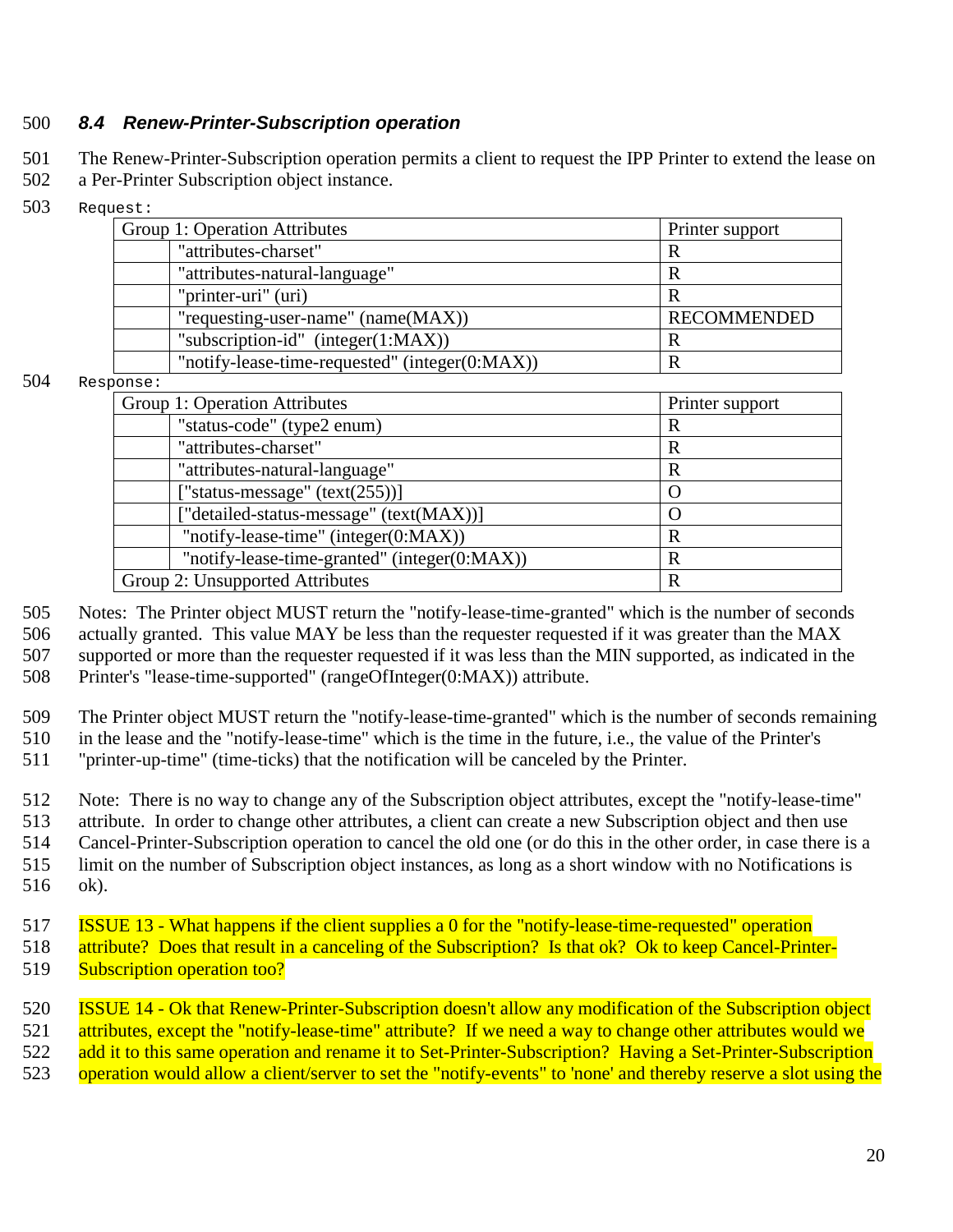- <span id="page-20-0"></span>524 lease time, but not have any Notifications until a subsequence Set-Printer-Subscription operation was done 525 that set some events.
- 526 Note: There is no need to renew a Per-Job Subscription, since it is effectively the time that the Job has 527 documents.

## 528 *8.5 Cancel-Printer-Subscription operation*

 The Cancel-Printer-Subscription operation allows a client to remove a Per-Printer Subscription object from the Printer. No more Notifications are delivered for that Subscription. Once performed, there is no way to use that Subscription in the future. Subscription-ids should not be reused immediately, so that a stale reference situation is not created. Same as for Cancel-Job and job-ids.

533 Request:

| Group 1: Operation Attributes          | Printer support    |
|----------------------------------------|--------------------|
| "attributes-charset"                   |                    |
| "attributes-natural-language"          |                    |
| "printer-uri" (uri)                    |                    |
| ["requesting-user-name" (name(MAX))]   | <b>RECOMMENDED</b> |
| "subscription-id" (integer $(1:MAX)$ ) |                    |

#### 534 Resp

| onse ·                                  |                 |
|-----------------------------------------|-----------------|
| Group 1: Operation Attributes           | Printer support |
| "status-code" (type2 enum)              | R               |
| "attributes-charset"                    | R               |
| "attributes-natural-language"           | R               |
| ["status-message" $(text(255))]$        |                 |
| ["detailed-status-message" (text(MAX))] |                 |
| Group 2: Unsupported Attributes         | R               |

#### 535

# 536 **9 References**

537 [ipp-mod]

| 538 | deBry, R., , Hastings, T., Herriot, R., Isaacson, S., Powell, P., "Internet Printing Protocol/1.1: Model |
|-----|----------------------------------------------------------------------------------------------------------|
| 539 | and Semantics", $\langle$ draft-ietf-ipp-model-v11-04.txt $\rangle$ , work in progress, June 23, 1999.   |

#### 540 [ipp-prog]

541 Hastings, T., Bergman, R., Lewis, H., "Proposed Job Progress Attributes for IPP", <ipp-job-prog-542 attr-990518.txt> work in progress, May 18, 1999.

#### 543 [ipp-req]

544 Hastings, T., Manros, C., "Internet Printing Protocol/1.1: Requirements for IPP Notification", 545 <draft-ietf-ipp-not-03.txt> work in progress, Aug 11, 1999.

#### 546 [RFC2573]

547 D. Levi, P. Meyer, B. Stewart, "SNMP Applications", RFC 2573, April 1999.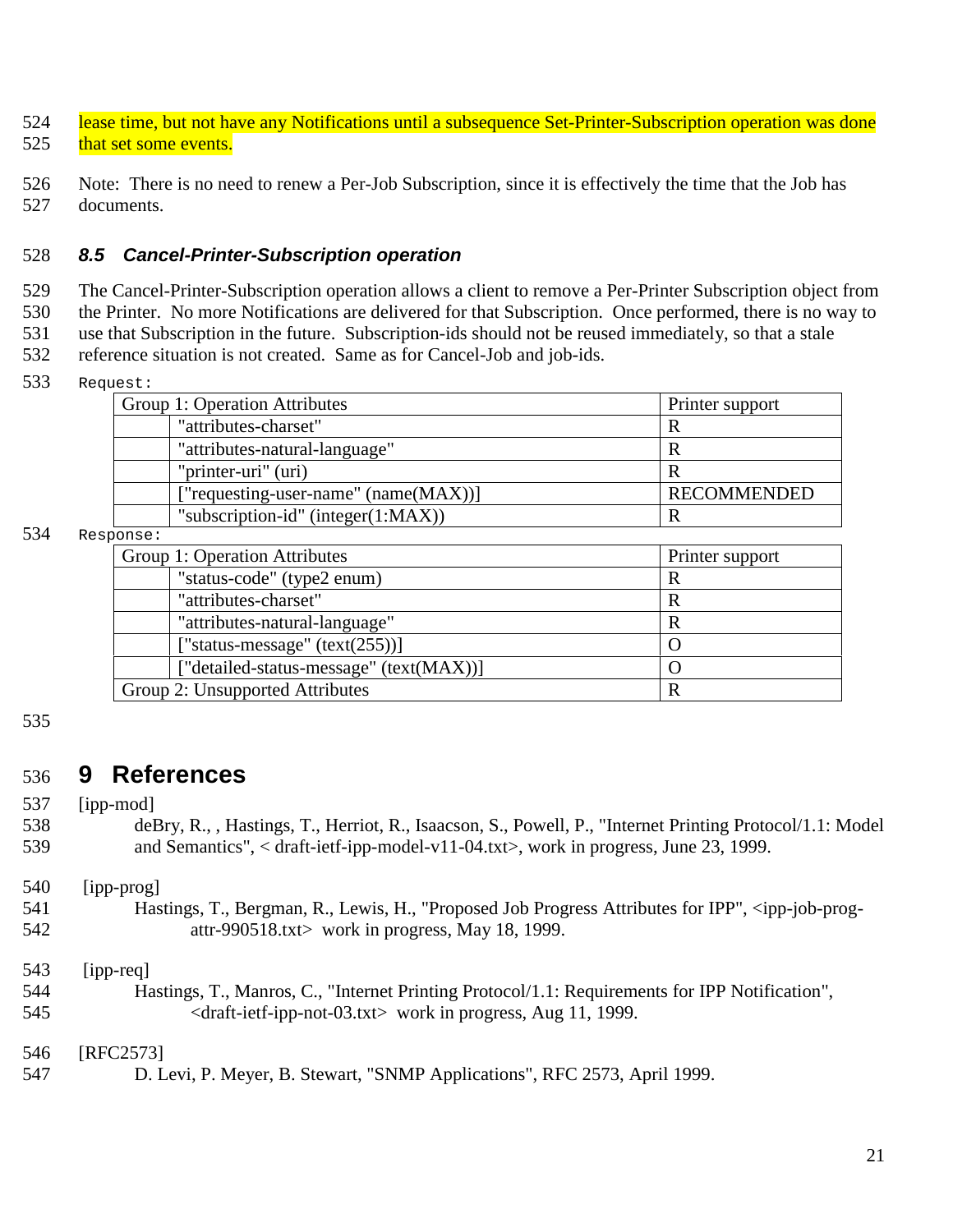# <span id="page-21-0"></span>**10 Change History**

 The following changes have been made to this Notification Model document, in reverse chronological order:

### *10.1 Changes made from 99/08/07 version to make the 99/08/11 version*

- The following changes were made from the 99/08/07 version to make the 99/08/11 version as result of the IPP telecon, 9908/11:
- 1. Changed the name of the Replace-Job-Subscription operation to Set-Job-Subscription, since it can add, remove or change Job notification attributes, not just replace them.
- 2. Added the configuration pictures.
- 3. Reduced the size of "notify-user-data" from 255 octets to 63 octets, since it is also send in the Notification content which has a limit of 480 or so octets on some transports.
- 4. Changed the conformance requirements for the "notify-exclude-event-masks (1setOf octetString(8))" operation attributes in Job creation and Create-Printer-Subscription operations from OPTIONAL to REQUIRED, since their implementation means that clients can count on it. Also the minimum number of Per-Printer Subscriptions can be less, since a client won't be forced to use multiple subscriptions when recipients have different events. Finally, SNMPv3 has the exclude mask mechanism.
- 5. Added the OPTIONAL "notify-natural-languages" (1setOf naturalLanguage) Job Description attribute so that each Notification Recipient could get a requested natural language, instead of the one in the Job creation request.
- 6. Deleted the "job-trigger-message" Job Description attribute from Job object attribute. The client can localize the remaining Job attributes on its slow scan in case Notifications are dropped.
- 7. Added the "notify-request-ids (1setOf integer(0:MAX))" Job Description attribute to the Job object to indicate (and remember) the most recent request-id delivered for each Notification Recipient.
- 8. Deleted "previous-job-state (type1 enum)" and "job-state-reasons-added (1setOf type2 keyword)" and "job-state-reasons-deleted (1setOf type2 keyword)" from the Job object. The "job-state-reasons" value has enough information about why the Job is in the current state, so that we don't need the previous state and state reasons for the slow scan polling Notification Recipient that is attempting to overcome possible dropped Notifications.
- 9. Added REQUIRED "max-recipients-supported (integer(0:MAX))" Printer Description attribute to the Printer object to indicate the max number of Per-Job and Per-Printer Notification Recipients supported in each subscription. REQUIRE a minimum of 3 recipients.
- 10. Added the requirement that at least 8 Per-Printer Subscription object instances MUST be supported, if Per-Printer subscriptions are supported. With the exclude mask, such a low number as 8 isn't too restrictive on clients and isn't too expensive for low end devices.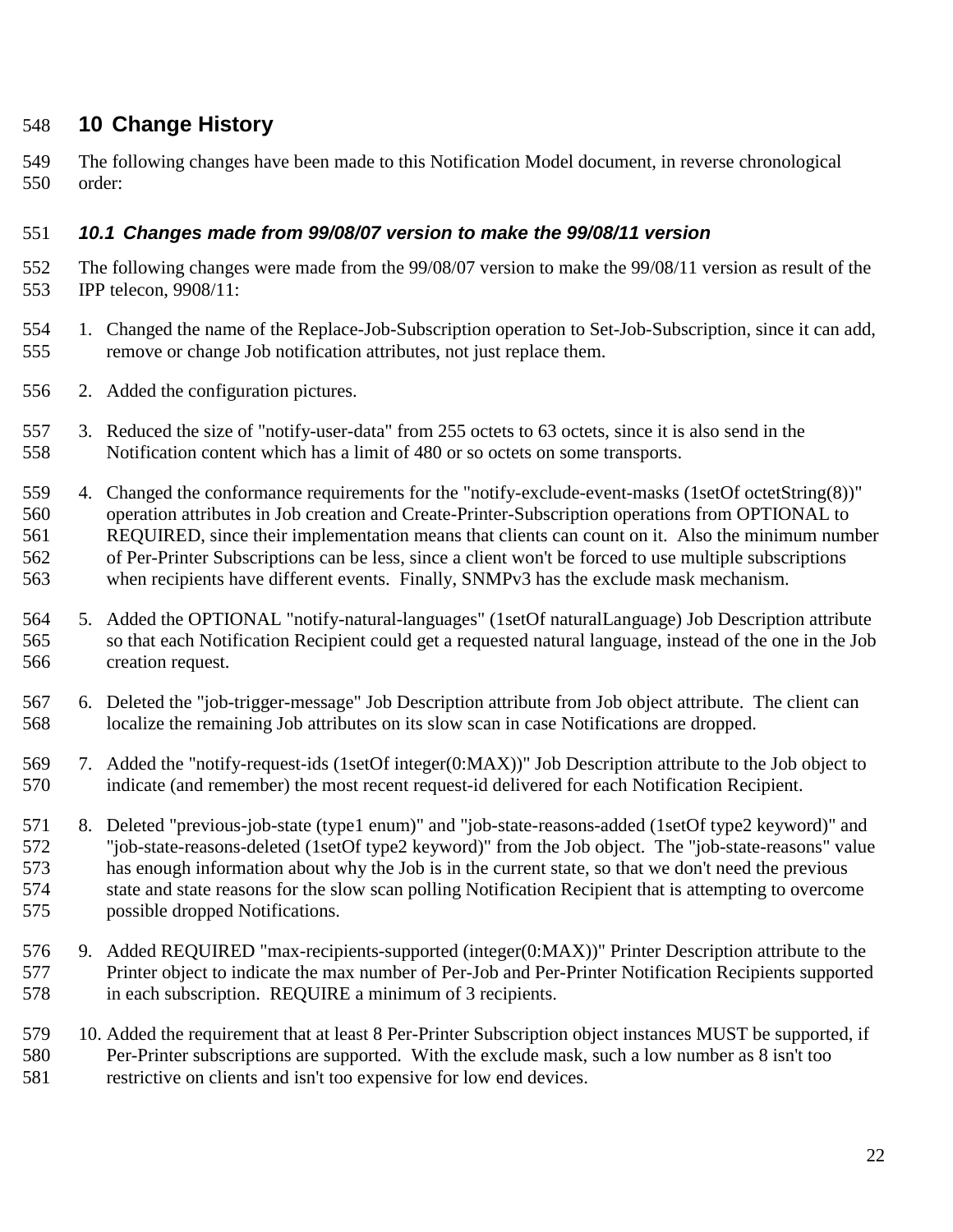- 11. Added the OPTIONAL "persistent-subscriptions-supported" (boolean) Printer Description attribute to the Printer object to indicate whether or not the Printer supports persistent Per-Printer Subscriptions.
- 12. Changed the Printer support requirements for the "notify-exclude-event-mask" (1setOf octetString(8)) from OPTIONAL to REQUIRED, so that clients can count on it and to reduce the number of Subscription objects that a Printer MUST support.
- 13. Added the OPTIONAL "notify-natural-languages" (1setOf naturalLanguage) Subscription object attribute so that each Notification Recipient could get a requested natural language, instead of the one in the Create-Printer-Subscription request.
- 14. Added the "subscription-id" attribute to the Subscription object so that each object instance is identified in a manner analogous to Job objects.
- 15. Changed the name of "most-recent-request-id" to "notify-request-ids" for consistency in naming and to be the same as the corresponding Job Description attribute ("notify-request-ids").
- 16. Changed the name of the "notify-lease-time-remaining" Subscription object attribute to "notify-lease- time". Changed the semantics from the lease time interval requested to the "printer-up-time" (time ticks) that the lease expires. The client can subtract the "printer-up-time" from the "notify-lease-time" to find out how much time is left on the lease. This change makes the attribute value be a constant, instead of having to be recomputed on each Get-Printer-Subscription-Attribute request.
- 17. Changed the name of the "notify-lease-time (integer(0:MAX))" Subscription object attribute to "notify-lease-time-granted (integer(0:MAX))" and indicated that it is set by the Printer not the client.
- 18. Added 'printer-announce' event, so that the Subscriber can have the Notification Recipient be warned that other Printer events are forth coming.
- 19. Added 'printer-queue-changed' so that an application that is monitoring the queue can re-fetch the queue with Get-Jobs.
- 20. Added "attributes-charset" and "attributes-natural-language" to the Job and Printer Notification content, since the content is an 'application/ipp' MIME type for an IPP response.
- 21. Added "printer-name (name(127))" and "job-name (name(MAX))" to Job and Printer Notification Content. These are helpful to end users to identify from whence came a notification.
- 22. Deleted the "job-trigger-message (text(255))" from the Job Notification content since the data is already available in other attributes that the recipient should localize to present to a human. Also the Human Consumable form will have many of the attributes when it is used.
- 23. Deleted "previous-job-state (type1 enum)" and "job-state-reasons-added (1setOf type2 keyword)" and "job-state-reasons-deleted (1setOf type2 keyword)" from the Job Notification content. The current "job-state-reasons" value has enough information about why the Job is in the current state, so that we don't need the previous state and state reasons.